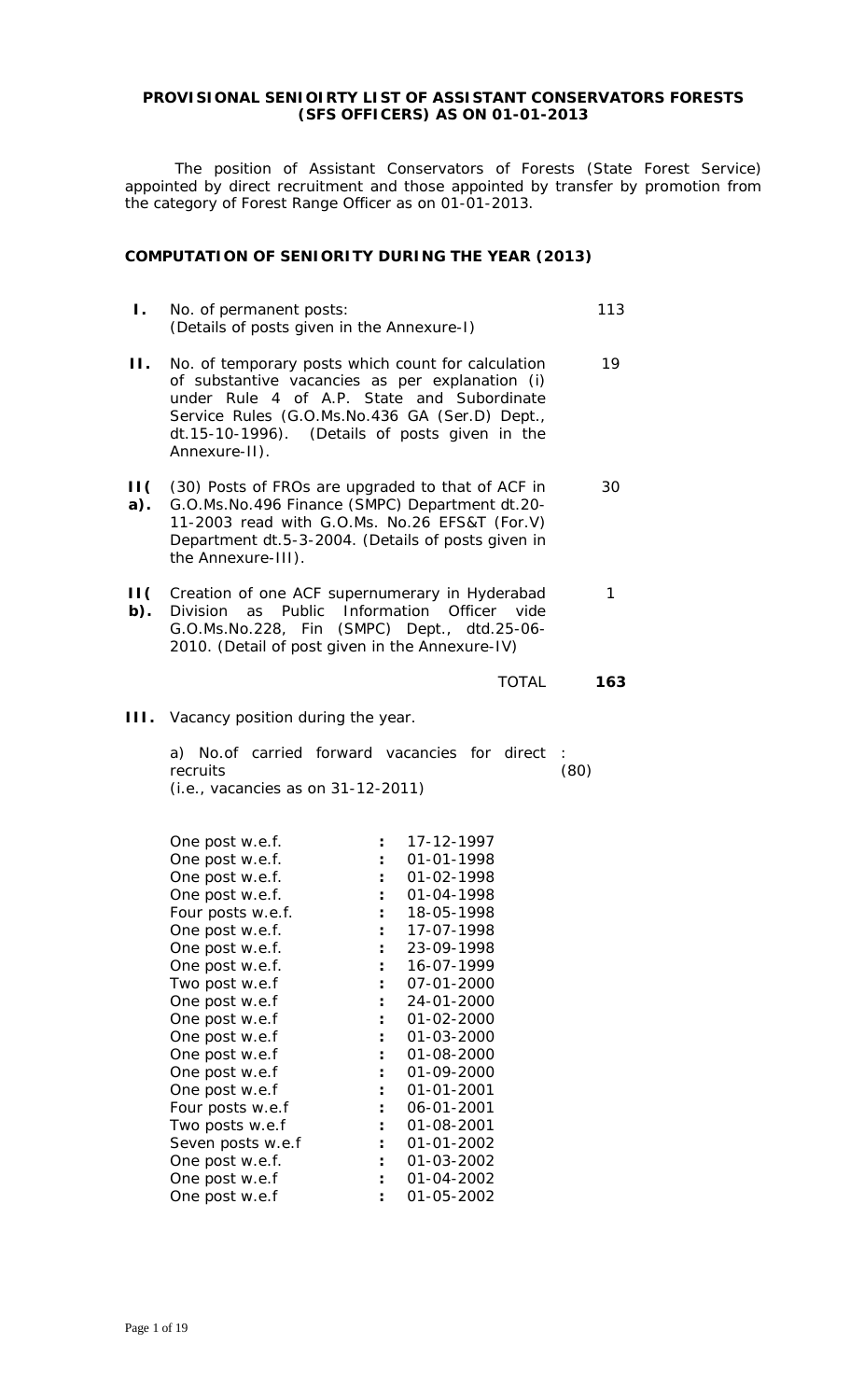| One post w.e.f      |                | 01-12-2002       |
|---------------------|----------------|------------------|
| One post w.e.f      |                | 01-04-2003       |
| One post w.e.f      |                | 01-09-2003       |
| One post w.e.f      |                | 01-01-2004       |
| Twelve posts w.e.f. |                | 05-03-2004       |
| One post w.e.f.     |                | 01-02-2005       |
| One post w.e.f.     |                | 17-05-2005       |
| Three post w.e.f.   |                | 01-01-2006       |
| One posts w.e.f.    |                | 24-06-2006       |
| One post w.e.f.     |                | $01 - 01 - 2007$ |
| One post w.e.f.     |                | 01-05-2007       |
| One post w.e.f      |                | 01-01-2008       |
| Two posts w.e.f     |                | 26-03-2008       |
| One post w.e.f      |                | $01 - 01 - 2009$ |
| One post w.e.f      |                | 01-02-2009       |
| One post w.e.f      |                | 01-03-2009       |
| One post w.e.f      |                | 01-02-2010       |
| One post w.ef.      |                | 01-03-2010       |
| Two posts w.ef.     |                | 01-04-2010       |
| One post w.e.f      |                | 01-05-2010       |
| Three posts w.e.f   |                | 01-06-2010       |
| One post w.e.f.     | $\ddot{\cdot}$ | 01-02-2011       |
| One post w.e.f.     |                | 23-03-2011       |
| One post w.e.f.     |                | 01-04-2011       |
| Two posts w.e.f.    |                | 01-05-2011       |
| Two posts w.e.f.    |                | 01-07-2011       |

b) No. of vacancies that have arisen during the calendar year 2012.

| As per explanation (i) under Rule 4 of :<br>APS&SS rules vacancies during 2012.               | NIL                                                                                                                                              |
|-----------------------------------------------------------------------------------------------|--------------------------------------------------------------------------------------------------------------------------------------------------|
| Vacancies that have arisen on account of                                                      |                                                                                                                                                  |
| 1) Due to retirement of Sri T. Somasekhara<br>Reddy, ACF                                      | 01-02-2012                                                                                                                                       |
| 2) Due to retirement of Sri<br>A.Satyanarayana, ACF on                                        | 01-02-2012                                                                                                                                       |
| 3) Due to retirement of Sri I. Vijaya Kumar,<br>ACF on                                        | 01-03-2012                                                                                                                                       |
| 4) Due to retirement of Sri M. Anjaneyulu,<br>ACF on                                          | 01-03-2012                                                                                                                                       |
| 5) Due to retirement of Sri I.Janardhan, ACF<br>on 31-03-2012.                                | 01-04-2012                                                                                                                                       |
| Vacancy w.e.from<br>6) Due to retirement of Sri D. Basava<br>Sankara Rao, ACF on              | 01-05-2012                                                                                                                                       |
| 30-04-2012. Vacancy w.e.from<br>7) Due to retirement of Sri P. Srinivasa Rao,<br>ACF on       | 01-05-2012                                                                                                                                       |
| 30-04-2012. Vacancy w.e.from<br>8) Due to retirement of Sri K. Pradeep, ACF<br>on 31-05-2012. | 01-06-2012                                                                                                                                       |
| 9) Due to retirement of Sri Syed Meer, ACF<br>on 31-05-2012.<br>Vacancy w.e.from              | 01-06-2012                                                                                                                                       |
|                                                                                               | 31-01-2012. Vacancy w.e.from<br>31-01-2012. Vacancy w.e.from<br>28-02-2012. Vacancy w.e.from<br>28-02-2012. Vacancy w.e.from<br>Vacancy w.e.from |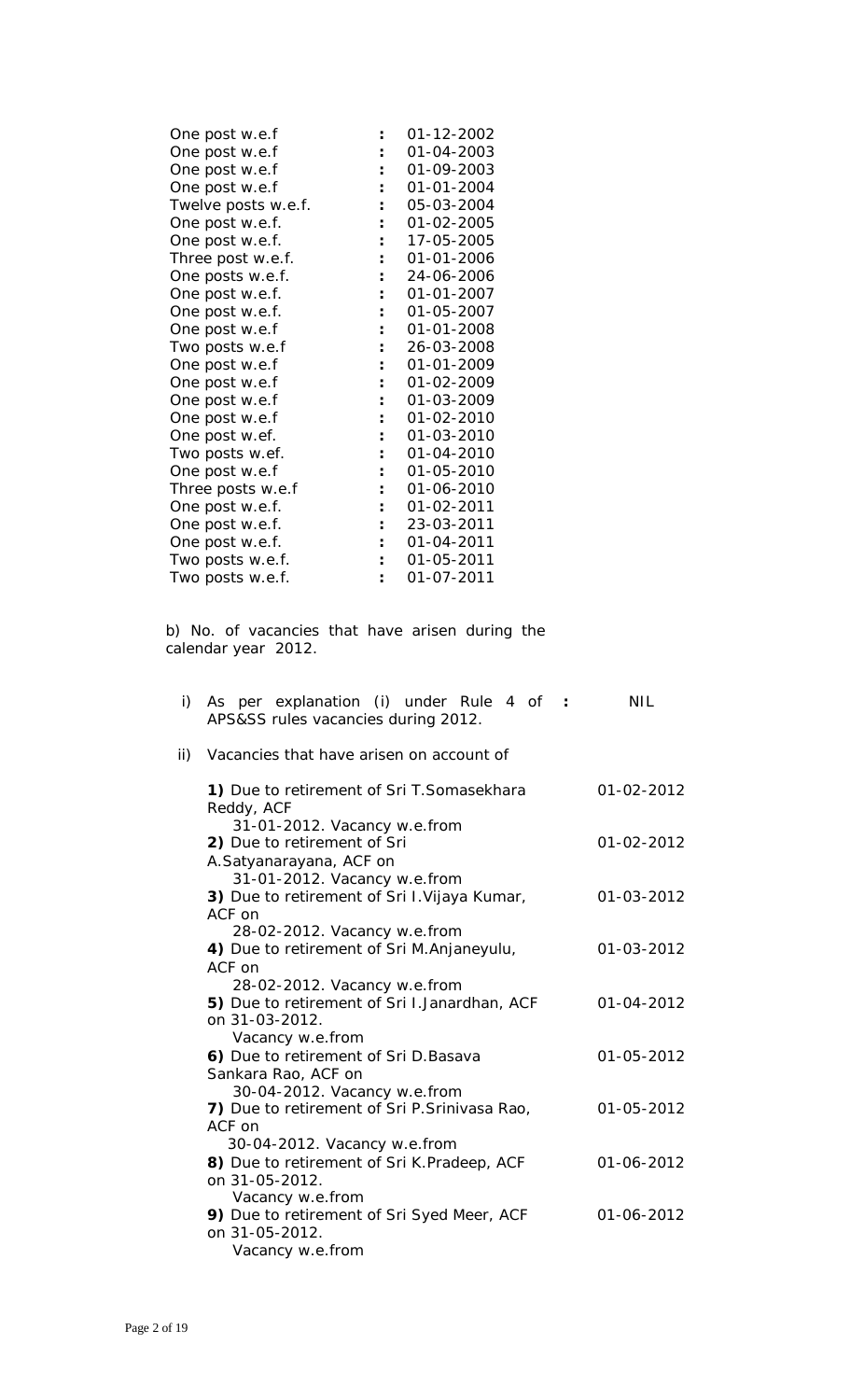| 10) Due to retirement of Sri<br>G.Satyanarayana, ACF on                             | 01-07-2012 |
|-------------------------------------------------------------------------------------|------------|
| 30-06-2012. Vacancy w.e.from                                                        |            |
| 11) Due to retirement of Sri C.G.Swamy                                              | 01-08-2012 |
| das, ACF on                                                                         |            |
| 31-07-2012. Vacancy w.e.from                                                        |            |
| NOTE: -                                                                             |            |
| During 2012, Sri P.Ram Mohan Rao Dy.CF<br>was appointed to the IFS Cadre vide MoEF, |            |
| of India Notification<br>Government<br>F.No.                                        |            |
| 17013/06/2011-IFS.II<br>dtd.03-08-2012                                              |            |
| communicated by the State Government vide                                           |            |
| G.O.Rt.No.3877 GA (SC-IFS) Department                                               |            |
| dtd.23-08-2012. Hence his vacancy is taken                                          |            |
| as arisen.                                                                          | 30-08-2012 |
|                                                                                     |            |
| 12) Sri P.Ram Mohan Rao, DCF(SC)                                                    |            |
| appointed to IFS                                                                    |            |
| 13) Due to retirement of Sri                                                        | 01-09-2012 |
| S.V.G.S.M.Rama Rao, ACF on                                                          |            |
| 31-08-2012. Vacancy w.e.from                                                        |            |
| 14) Due to retirement of Sri M.Narasimha                                            | 01-10-2012 |
| Reddy, Dy.CF                                                                        |            |
| SC) on 30-09-2012. Vacancy w.e.from                                                 |            |
| 15) Due to retirement of Sri                                                        | 01-10-2012 |
| M.V.S.N.Acharyulu, Dy.CF (SC)<br>on 30-09-2012. Vacancy w.e.from                    |            |
| 16) Due to retirement of Sri N. Venkat Ram                                          | 01-11-2012 |
| Narsaiah, ACF                                                                       |            |
| on 31-10-2012. Vacancy w.e.from                                                     |            |
| 17) Due to retirement of Sri B.M.Swamy                                              | 01-11-2012 |
| Das, ACF on                                                                         |            |
| 31-10-2012. Vacancy w.e.from                                                        |            |
| 18) Due to retirement of Sri E.N. Srinivasulu,                                      | 01-11-2012 |
| Dy.CF (SC) on                                                                       |            |
| 31-10-2012. Vacancy w.e.from                                                        |            |
| 19) Due to retirement of Sri K.Mahender                                             | 01-12-2012 |
| Reddy, ACF on<br>30-11-2012. Vacancy w.e.from                                       |            |
| <b>Total</b>                                                                        | 19         |
|                                                                                     |            |

### **IV. APPORTIONMENT OF VACANCIES AMONG DIRECT RECRUITS AND PROMOTEES.**

As per the amendment issued by the Government in G.O.Ms.No.40 EFS&T (For.V) Department dt.23-3-2004 to A.P., Forest Service Rules, 1997, the above (19) substantive vacancies are apportioned among Direct Recruits and Promotees at 1/3 and 2/3 respectively. Accordingly (**6**) arose for Direct Recruits and (**13**) arose for Promotees during the calendar year 2012 as follows: (Under Note (1)(a) and (b) of Rule 3 of A.P.F.S. Rules).

(80) Posts meant for direct recruits (of as on 31-12-2011) are also carried forward to this year (i.e., as on 01-01-2013) and allotted to Direct Recruits.

| <b>DIRECT RECRUITS</b> |                                   |      | <b>PROMOTEES</b> |                                   |      |
|------------------------|-----------------------------------|------|------------------|-----------------------------------|------|
| <b>Name</b>            | Date<br>which<br>vacancy<br>arose | from | <b>Name</b>      | Date<br>which<br>vacancy<br>arose | from |

### **STATUS OF VACANCIES FILLING DURING 2012**

## **Carried forward vacancies**

| 1. G.Satish          | 17-12-1997 |
|----------------------|------------|
| 2. Y.V.Narasimha Rao | 01-01-1998 |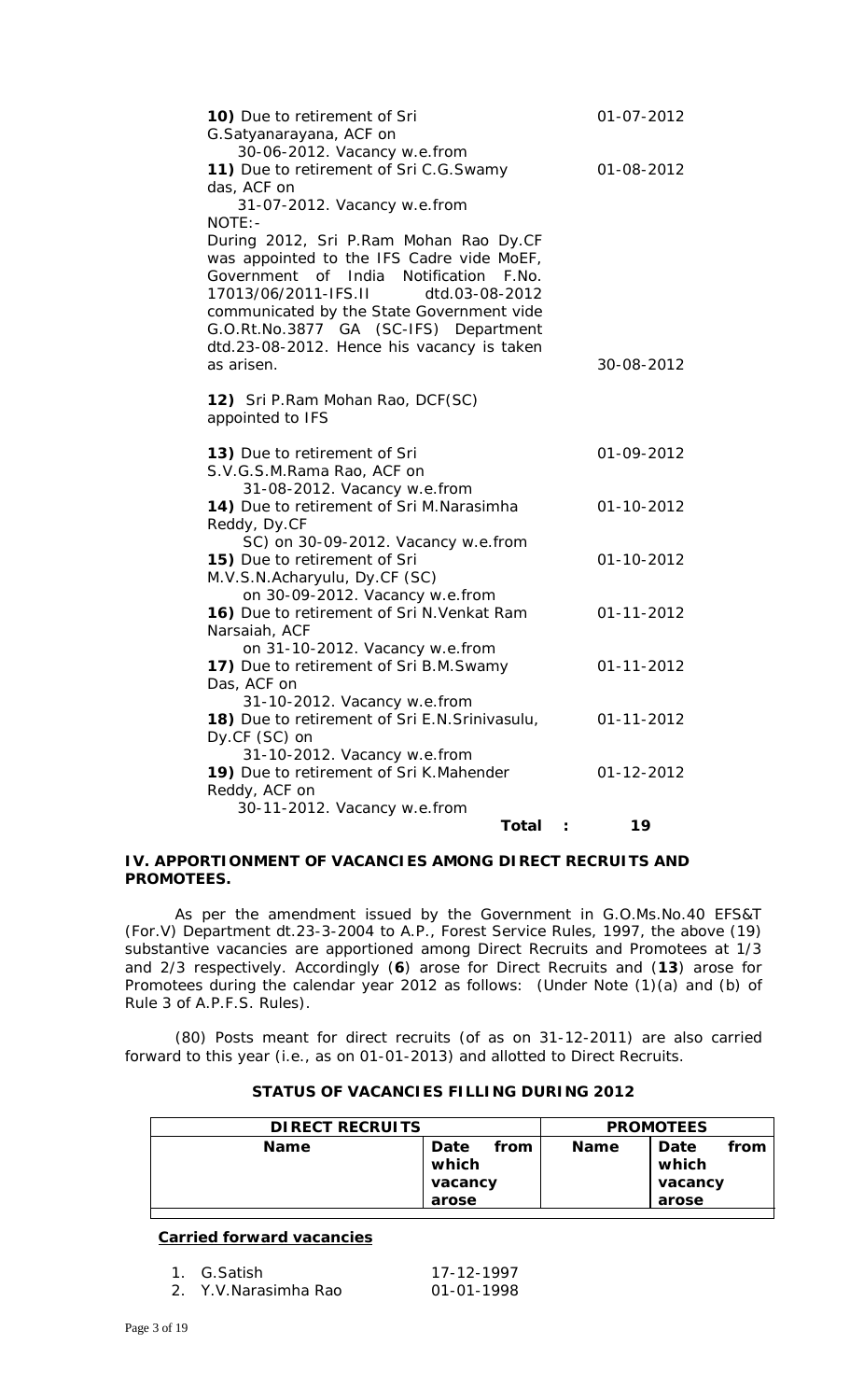| 3.         | N. Rama Chandra Rao  | 01-02-1998               |
|------------|----------------------|--------------------------|
| 4.         | D. Phani Kumar Naidu | 01-04-1998               |
| 5.         | A.Narasimha Reddy    | 18-05-1998               |
| 6.         | R.Srinivas           | 18-05-1998               |
| 7.         | K. Vinod Kumar       | 18-05-1998               |
| 8.         | D.Asha Kiran         | 18-05-1998               |
| 9.         | P.Prema Kumar        | 17-07-1998               |
| 10.        | Smt.G.Mangamma       | 23-09-1998               |
| 11.        | Smt.G.B.Rekha Banu   | 16-07-1999               |
| 12.        | M.Samuel             | 07-01-2000               |
| 13.        | Ms.E.Harika          | 07-01-2000               |
| 14.        | Ms.D.Samhita         | 24-01-2000               |
| 15.        | Smt.P.Suneetha       | 01-02-2000               |
| 16.        | Vacant               | 01-03-2000               |
| 17.        | Vacant               | 01-08-2000               |
| 18.        | Vacant               | 01-09-2000               |
| 19.        | Vacant               | 01-01-2001               |
| 20.        | Vacant               | 06-01-2001               |
| 21.        | Vacant               | 06-01-2001               |
| 22.        | Vacant               | 06-01-2001               |
| 23.        | Vacant               | 06-01-2001               |
| 24.        | Vacant               | 01-08-2001               |
| 25.        | Vacant               | 01-08-2001               |
| 26.        | Vacant               | 01-01-2002               |
| 27.        | Vacant               | 01-01-2002               |
| 28.        | Vacant               | 01-01-2002               |
| 29.        | Vacant               | 01-01-2002               |
| 30.        | Vacant               | 01-01-2002               |
| 31.        | Vacant               | 01-01-2002               |
| 32.        | Vacant               | 01-01-2002               |
| 33.        | Vacant               | 01-03-2002               |
| 34.        | Vacant               | 01-04-2002               |
| 35.        | Vacant               | 01-05-2002               |
| 36.        | Vacant               | 01-12-2002               |
| 37.        | Vacant               | 01-04-2003               |
| 38.        | Vacant               | 01-09-2003               |
| 39.        | Vacant               | 01-01-2004               |
| 40.        | Vacant               | 05-03-2004               |
| 41.        | Vacant               | 05-03-2004               |
| 42.        | Vacant               | 05-03-2004               |
| 43.        | Vacant               | 05-03-2004               |
| 44.        | Vacant               | 05-03-2004               |
| 45.        | Vacant               | 05-03-2004               |
| 46.<br>47. | Vacant               | 05-03-2004<br>05-03-2004 |
| 48.        | Vacant<br>Vacant     | 05-03-2004               |
| 49.        | Vacant               | 05-03-2004               |
| 50.        | Vacant               | 05-03-2004               |
| 51.        | Vacant               | 05-03-2004               |
| 52.        | Vacant               | 01-02-2005               |
| 53.        | Vacant               | 17-05-2005               |
| 54.        | Vacant               | 01-06-2006               |
| 55.        | Vacant               | 01-06-2006               |
| 56.        | Vacant               | 01-06-2006               |
| 57.        | Vacant               | 24-06-2006               |
| 58.        | Vacant               | 01-01-2007               |
| 59.        | Vacant               | 01-05-2007               |
| 60.        | Vacant               | 01-01-2008               |
| 61.        | Vacant               | 26-03-2008               |
| 62.        | Vacant               | 26-03-2008               |
| 63.        | Vacant               | 01-01-2009               |
| 64.        | Vacant               | 01-02-2009               |
| 65.        | Vacant               | 01-03-2009               |
| 66.        | Vacant               | 01-02-2010               |
| 67.        | Vacant               | 01-03-2010               |
| 68.        | Vacant               | 01-04-2010               |
| 69.        | Vacant               | 01-04-2010               |
|            |                      |                          |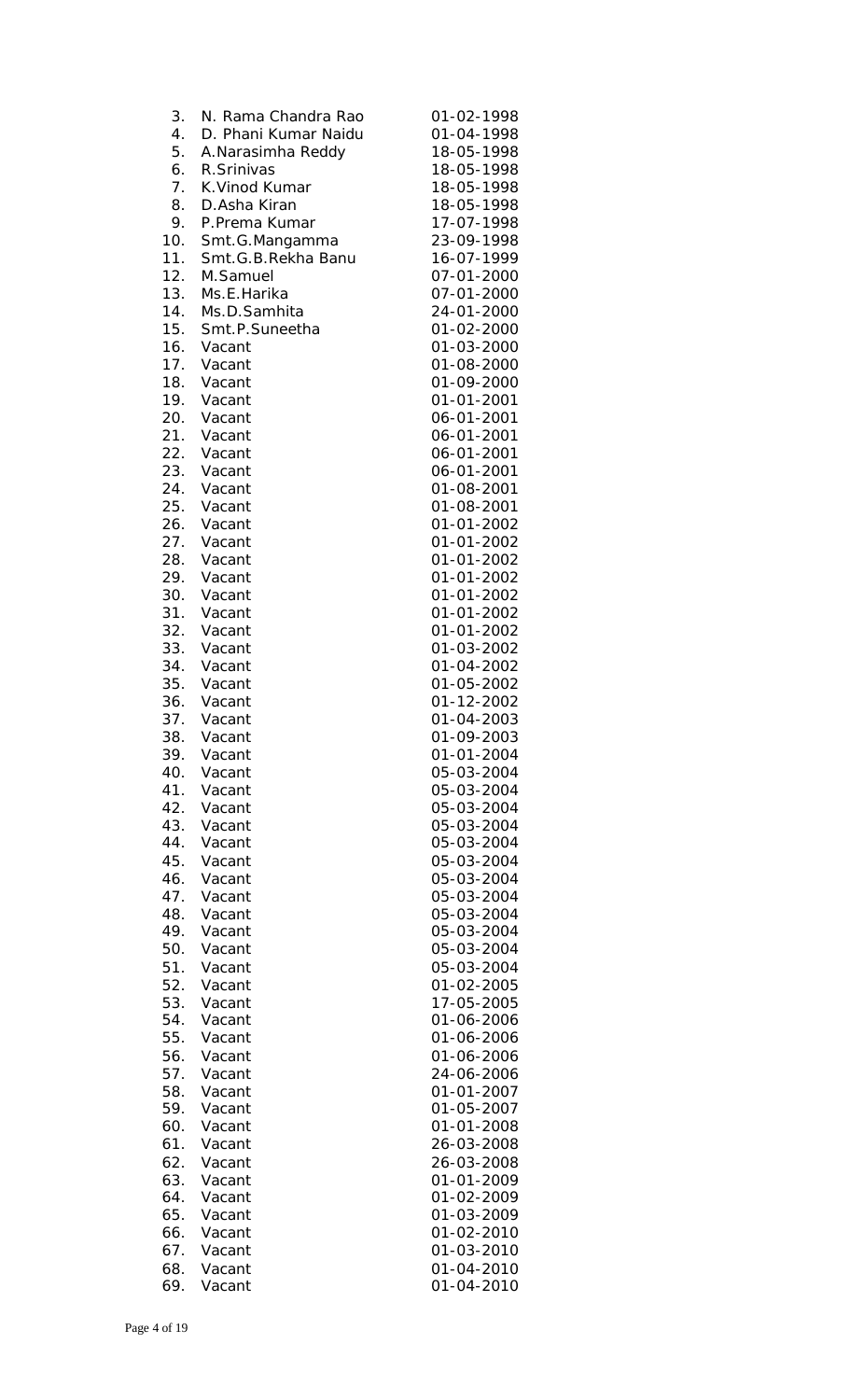| 01-05-2010       |
|------------------|
| 01-06-2010       |
| 01-06-2010       |
| 01-06-2010       |
| $01 - 02 - 2011$ |
| 23-03-2011       |
| 01-04-2011       |
| 01-05-2011       |
| 01-05-2011       |
| 01-07-2011       |
| 01-07-2011       |
|                  |

### **Fresh vacancies (i.e., vacancies arose) during the year-2012**

| 1) vacancy | 01-02-2012 |
|------------|------------|
| 2) vacancy | 01-02-2012 |
| 3) vacancy | 01-03-2012 |
| 4) vacancy | 01-03-2012 |
| 5) vacancy | 01-04-2012 |
| 6) vacancy | 01-05-2012 |

| 1.G.<br>Ramakrishna        | 01-05-2012               |
|----------------------------|--------------------------|
| Rao<br>К.<br>2.            | 01-06-2012               |
| Rajasekhara<br>Rao         |                          |
| 3. G. Vijaya               | 01-06-2012               |
| Kumar<br>Ρ.<br>4.          | 01-07-2012               |
| Balaswamy<br>5. M. Bhaskar | 01-08-2012               |
| Raju                       |                          |
| 6. Y. Ramesh<br>7.<br>А.   | 30-08-2012<br>01-09-2012 |
| Ravisimha                  |                          |
| Murthy                     |                          |
| C.<br>8.                   | 01-10-2012               |
| Venugopal                  |                          |
| Rao                        |                          |
| 9.<br>C.V.                 | 01-10-2012               |
| Satyanarayan<br>a          |                          |
| 10. G. Hari                | 01-11-2012               |
| Kumar<br>11.               | 01-11-2012               |
| K.Shailendra               |                          |
| Moses<br>12.               | 01-11-2012               |
| S.Narender                 |                          |
| Reddy<br>13.<br>Y.Rajendra | 01-12-2012               |
|                            |                          |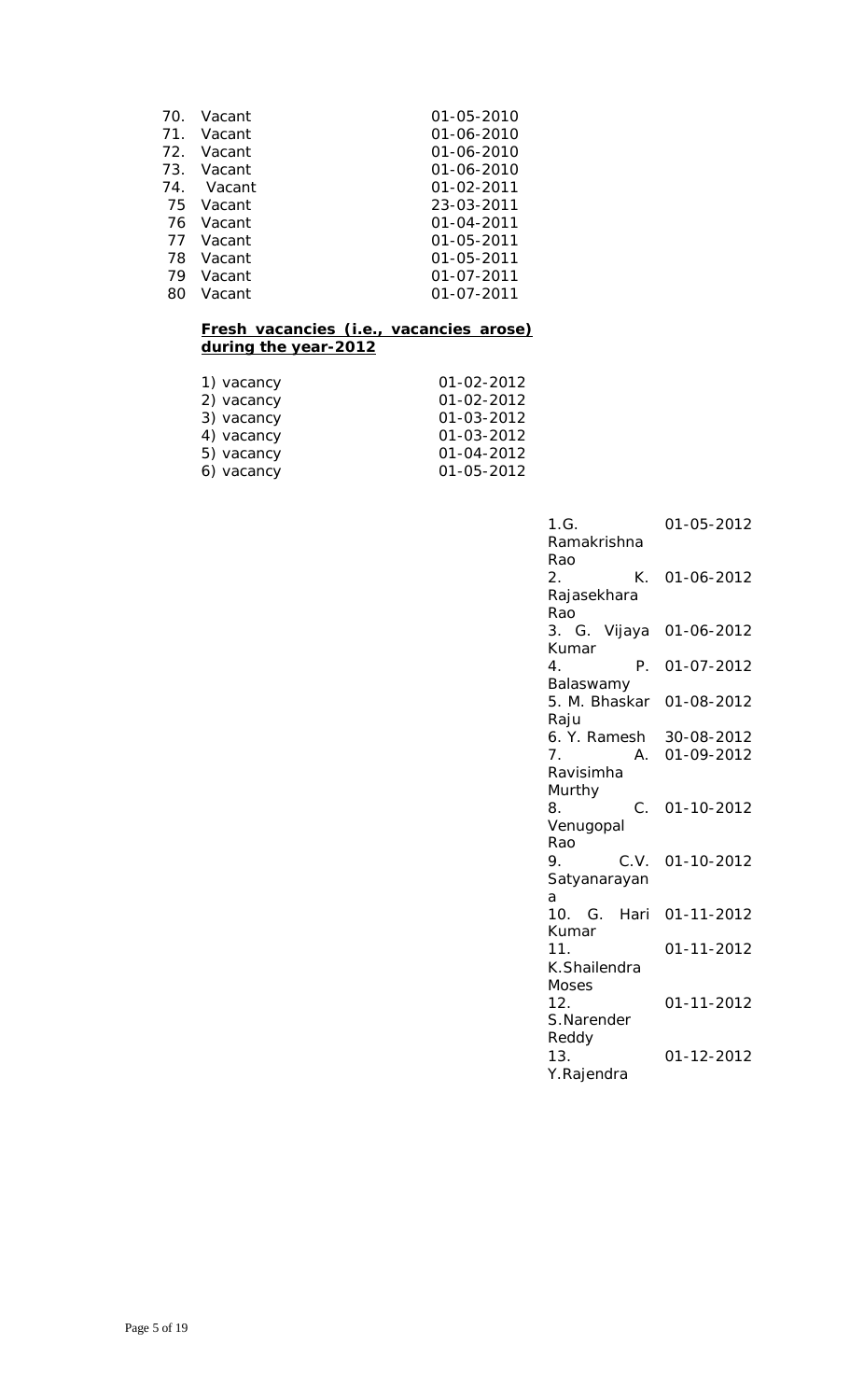### **V. LIST OF PROBATIONERS:**

# **A. PROBATIONERS INCLUDED IN YEAR 2012 (01-01-2013)**

From the above apportionment, the following ACFs (Direct Recruits and Promotees) are appointed on probation on the dates indicated against each. (Under Rule 16(a) of A.P.S. and S.S. Rules, 1996).

| <b>DIRECT RECRUITS</b>             | Date of                 | <b>PROMOTEES</b>                                                       | Date of          |
|------------------------------------|-------------------------|------------------------------------------------------------------------|------------------|
|                                    | commencement of         |                                                                        | commencemen      |
|                                    | probation               |                                                                        | t of probation   |
|                                    |                         |                                                                        |                  |
| 1. Smt. G. A. P. Prasuna           | 14-07-2011 / 01-04-1997 | 1.G. Ramakrishna Rao                                                   | 01-05-2012       |
| 2. G. Satish                       | 07-09-2012 / 17-12-1997 | 2. K. Rajasekhara Rao                                                  | 01-06-2012       |
| 3. Y.V. Narasimha Rao              | 07-09-2012 / 01-01-1998 | 3. G. Vijaya Kumar                                                     | 01-06-2012       |
| 4 N. Rama Chandra<br>Rao           | 07-09-2012 / 01-02-1998 | 4. P. Balaswamy                                                        | 01-07-2012       |
| $5.$ D.<br>Phani<br>Kumar<br>Naidu | 07-09-2012 / 01-04-1998 | 5. M. Bhaskar Raju                                                     | 01-08-2012       |
| 6. A. Narasimha Reddy              | 07-09-2012 / 18-05-1998 | 6. Y. Ramesh                                                           | 30-08-2012       |
| 7. R. Srinivas                     | 07-09-2012 / 18-05-1998 | Ravisimha<br>$A_{\cdot}$<br>$7_{\scriptscriptstyle{\ddots}}$<br>Murthy | 01-09-2012       |
| 8. K. Vinod Kumar                  | 07-09-2012 / 18-05-1998 | 8. C. Venugopal Rao                                                    | 01-10-2012       |
| 9. D. Asha Kiran                   | 07-09-2012 / 18-05-1998 | 9. C.V. Satyanarayana                                                  | 01-10-2012       |
| 10. P. Prema Kumar                 | 07-09-2012 / 17-07-1998 | 10. G. Hari Kumar                                                      | $01 - 11 - 2012$ |
| 11. Smt.G.Mangamma                 | 07-09-2012 / 23-09-1998 | K.Shailendra<br>11.<br>Moses                                           | 01-11-2012       |
| 12.<br>Smt.G.B.Rekha<br>Banu       | 07-09-2012 / 16-07-1999 | 12. S. Narender Reddy                                                  | 01-11-2012       |
| 13. M.Samuel                       | 07-09-2012 / 07-01-2000 | 13. Y. Rajendra                                                        | 01-12-2012       |
| 14. Ms.E.Harika                    | 07-09-2012 / 07-01-2000 |                                                                        |                  |
| 15. Ms.D.Samhita                   | 07-09-2012 / 24-01-2000 |                                                                        |                  |
| 16. Smt.P.Suneetha                 | 07-09-2012 / 01-02-2000 |                                                                        |                  |

# **B. TOTAL LIST OF PROBATIONERS AS ON 01-01-2013.**

Including the above officers, the list of probationers i.e., including the Direct Recruits and promotee probationers of earlier is also added for this year (as on 01- 01-2013) is as follows:

| <b>DIRECT RECRUITS</b>       | Date of                 | <b>PROMOTEES</b>             | Date of        |
|------------------------------|-------------------------|------------------------------|----------------|
|                              | commencement of         |                              | commencemen    |
|                              | probation               |                              | t of probation |
|                              |                         |                              |                |
| 1. M.Babji                   | 19-05-2007 / 01-01-1992 | 1. J. Hari Babu              | 01-07-2011     |
| 2. Ms.M. Babita              | 24-06-2008 / 01-03-1992 | 2. Ch. Parthananda<br>Prasad | 01-07-2011     |
| 3.Smt.P.Srilakshmi           | 01-07-2010 / 14-03-1992 | 3. Ajaz Ahmed                | 01-08-2011     |
| 4.Mrs. VVL. Subhadra         | 01-07-2010 / 14-03-1992 | 4. M.Pradyumna               | 01-08-2011     |
| Devi                         |                         | Reddy                        |                |
| 5.Mrs.G.Krishna Priya        | 01-07-2010 / 20-08-1992 | 5. P.J.Benarjee              | 01-09-2011     |
| 6.G.Kista Goud               | 01-07-2010 / 20-08-1992 | 6.Ch.Suryanarayana           | 01-10-2011     |
| 7.G.Mukund Reddy             | 01-07-2010 / 20-08-1992 | 7. K. Bal Reddy              | 01-10-2011     |
| 8.D.Ravindranath             | 01-07-2010 / 20-08-1992 | 8.V.Linga Rao                | 01-11-2011     |
| Reddy                        |                         |                              |                |
| 9.K.Srinivas                 | 01-07-2010 / 20-08-1992 | 9. A.Laxman                  | 01-11-2011     |
| 10.S. Venkatesh              | 01-07-2010 / 01-11-1992 | 10.B.Jayachandra<br>Reddy    | 25-11-2011     |
| 11.Smt.B.Praveena            | 01-07-2010 / 01-11-1992 | 11.T.Narsaiah                | 25-11-2011     |
| 12.Mrs. J.Vasantha           | 01-07-2010 / 01-01-1993 |                              |                |
| $13.5$ mt. $.$ T.            | 01-07-2010 / 05-03-1993 | 12.G.<br>Ramakrishna         | 01-05-2012     |
| Nagamaneswari                |                         | Rao                          |                |
| 14.V.Saibaba                 | 01-07-2010 / 09-03-1993 | 13.<br>К.<br>Rajasekhara     | 01-06-2012     |
|                              |                         | Rao                          |                |
| 15.I.Prakash                 | 01-07-2010 / 01-11-1994 | 14. G. Vijaya Kumar          | 01-06-2012     |
| 16.Smt. S.Sujatha            | 01-07-2010 / 01-01-1995 | 15. P. Balaswamy             | 01-07-2012     |
| 17.Smt.<br>M.Hima<br>Sailaja | 01-07-2010 / 01-06-1995 | 16. M. Bhaskar Raju          | 01-08-2012     |
| 18.Smt. Ch.Balamani          | 01-07-2010 / 01-06-1996 | 17. Y. Ramesh                | 30-08-2012     |
| Page 6 of 19                 |                         |                              |                |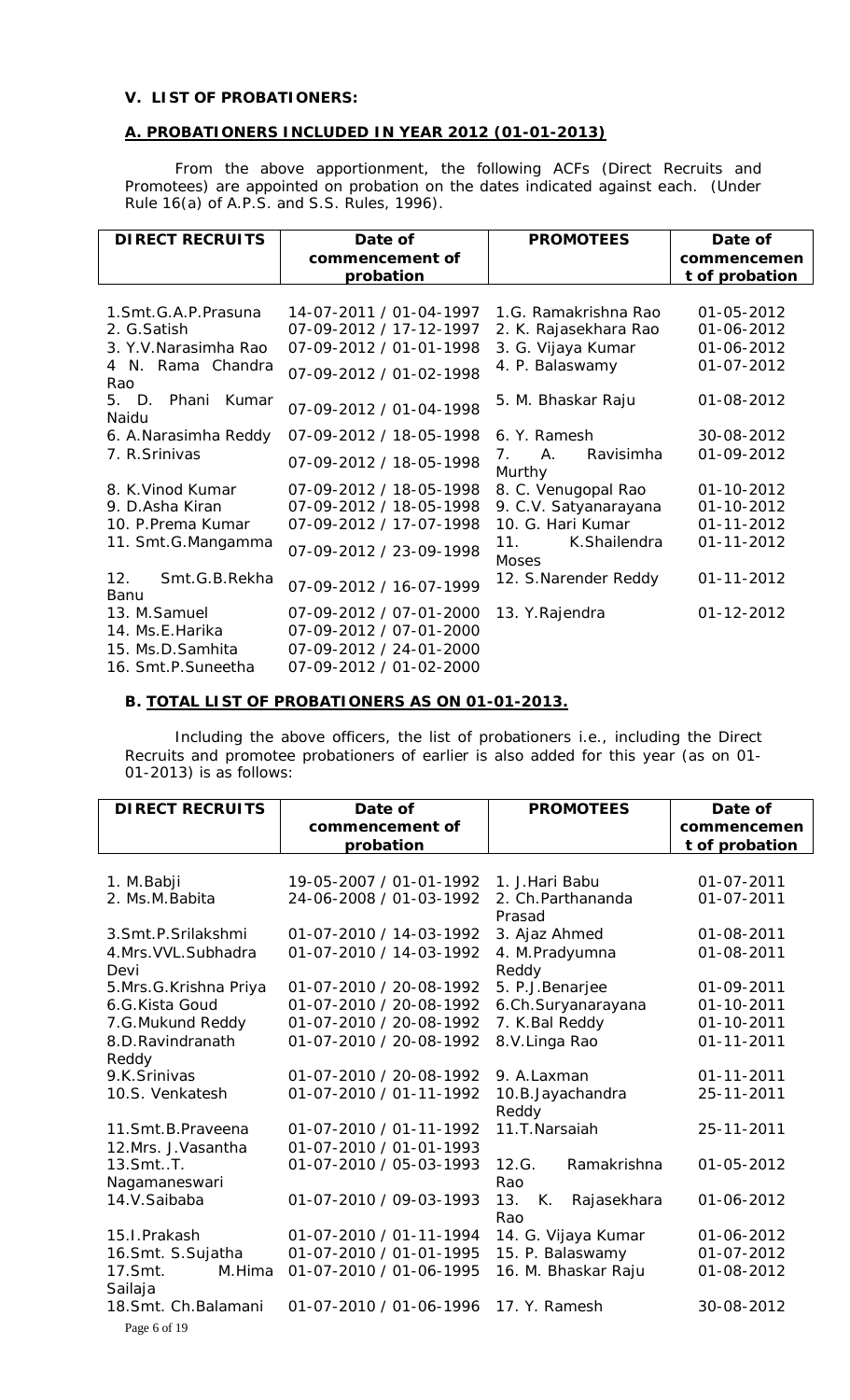| 19. Smt. P. Syamala          | 01-07-2010 / 01-06-1996 | Ravisimha<br>18.<br>A.<br><b>Murthy</b> | 01-09-2012       |
|------------------------------|-------------------------|-----------------------------------------|------------------|
| 20.Smt.<br>I.Padmaja<br>Rani | 01-07-2010 / 01-07-1996 | 19. C. Venugopal Rao                    | 01-10-2012       |
| 21.K.Mahaboob Basha          | 01-07-2010 / 01-03-1997 | C.V.<br>20.<br>Satyanarayana            | 01-10-2012       |
| 22. Smt. G. A. P. Prasuna    | 14-07-2011 / 01-04-1997 | 21. G. Hari Kumar                       | $01 - 11 - 2012$ |
| 23. G. Satish                | 07-09-2012 / 17-12-1997 | K.Shailendra<br>22.<br><b>Moses</b>     | 01-11-2012       |
| 24.<br>Y.V.Narasimha<br>Rao  | 07-09-2012 / 01-01-1998 | 23. S.Narender Reddy                    | 01-11-2012       |
| 25 N. Rama Chandra<br>Rao    | 07-09-2012 / 01-02-1998 | 24. Y. Rajendra                         | 01-12-2012       |
| 26. D. Phani Kumar<br>Naidu  | 07-09-2012 / 01-04-1998 |                                         |                  |
| 27.<br>A.Narasimha<br>Reddy  | 07-09-2012 / 18-05-1998 |                                         |                  |
| 28. R. Srinivas              | 07-09-2012 / 18-05-1998 |                                         |                  |
| 29. K. Vinod Kumar           | 07-09-2012 / 18-05-1998 |                                         |                  |
| 30. D.Asha Kiran             | 07-09-2012 / 18-05-1998 |                                         |                  |
| 31. P. Prema Kumar           | 07-09-2012 / 17-07-1998 |                                         |                  |
| 32. Smt.G.Mangamma           | 07-09-2012 / 23-09-1998 |                                         |                  |
| Smt.G.B.Rekha<br>33.<br>Banu | 07-09-2012 / 16-07-1999 |                                         |                  |
| 34. M. Samuel                | 07-09-2012 / 07-01-2000 |                                         |                  |
| 35. Ms.E.Harika              | 07-09-2012 / 07-01-2000 |                                         |                  |
| 36. Ms.D.Samhita             | 07-09-2012 / 24-01-2000 |                                         |                  |
| 37. Smt.P.Suneetha           | 07-09-2012 / 01-02-2000 |                                         |                  |

**NOTE:** As per Rule 12 of A.P.Forest Service Rules, the inter-se-seniority of the Direct Recruit Assistant Conservators of Forests trained in the same batch shall be determined with reference to the rank in the pass list issued by the respective Colleges. *In the instant case of DR candidates shown above, the college rank is awaited and after receipt of it, their placement among themselves will be determined.*

### **VI. LIST OF APPROVED PROBATIONERS AS ON 01-01-2013 (i.e., who are in service as on 01-01-2013)**

(Under Rule 18 of A.P.S. & S.S. Rules, 1996)

| <b>DIRECT RECRUITS</b> | <b>PROMOTEES</b>                                                                                                                                     |                                                                                                |  |  |  |
|------------------------|------------------------------------------------------------------------------------------------------------------------------------------------------|------------------------------------------------------------------------------------------------|--|--|--|
|                        | <b>Name</b>                                                                                                                                          | Date of<br>completion<br>of probation                                                          |  |  |  |
|                        | 1. P. Anjaneyulu<br>2. L.Ch. Tirupelu Reddy<br>3. B. Nageswara Rao<br>4. Y.Joji Babu<br>5. A. Parthasarathy<br>6. K. Sekhar Reddy                    | 30-06-2011<br>30-06-2011<br>31-07-2011<br>31-08-2011<br>31-08-2011<br>02-12-2011               |  |  |  |
|                        | 7. J. Hari Babu<br>8. Ch.Parthananda<br>Prasad<br>9. Ajaz Ahmed<br>10. M.Pradyumna                                                                   | 30-06-2012<br>30-06-2012<br>31-07-2012<br>31-07-2012                                           |  |  |  |
|                        | Reddy<br>11. P.J.Benarjee<br>12.Ch.Suryanarayana<br>13. K. Bal Reddy<br>14.V.Linga Rao<br>15. A.Laxman<br>16.B.Jayachandra<br>Reddy<br>17.T.Narsaiah | 31-08-2012<br>30-09-2012<br>30-09-2012<br>31-10-2012<br>31-10-2012<br>24-11-2012<br>24-11-2012 |  |  |  |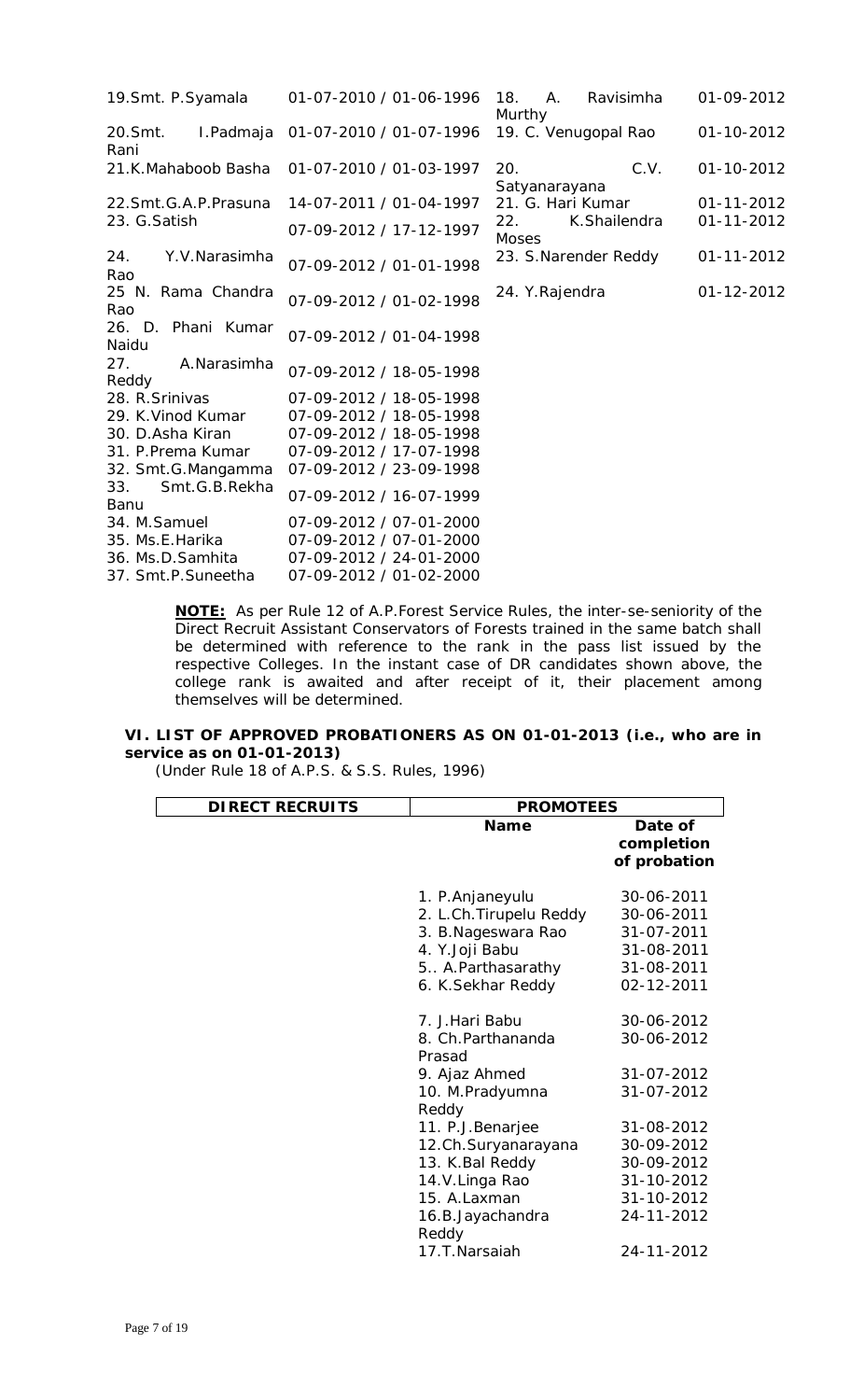# **VII. LIST OF OFFICERS APPOINTED AS FULL MEMBERS FROM THE DATES NOTED AGAINST THEM (i.e., who are in service as on 01-01-2013)**

| (UNDER RULE 21 OF A.P.S. & S.S. RULES) |  |
|----------------------------------------|--|
|----------------------------------------|--|

| <b>DIRECT RECRUITS</b> | <b>PROMOTEES</b>                                  |                                       |  |  |
|------------------------|---------------------------------------------------|---------------------------------------|--|--|
|                        | <b>Name</b>                                       | Date of<br>completion<br>of probation |  |  |
|                        | 1. P. Anjaneyulu<br>L.Ch. Tirupelu<br>2.<br>Reddy | 30-06-2011<br>30-06-2011              |  |  |
|                        | 3. B. Nageswara Rao                               | 31-07-2011                            |  |  |
|                        | 4. Y.Joji Babu                                    | 31-08-2011                            |  |  |
|                        | 5. A. Parthasarathy                               | 31-08-2011                            |  |  |
|                        | 6. K.Sekhar Reddy                                 | 02-12-2011                            |  |  |
|                        | 7. J. Hari Babu                                   | 30-06-2012                            |  |  |
|                        | 8. Ch. Parthananda<br>Prasad                      | 30-06-2012                            |  |  |
|                        | 9. Ajaz Ahmed                                     | 31-07-2012                            |  |  |
|                        | 10. M.Pradyumna<br>Reddy                          | 31-07-2012                            |  |  |
|                        | 11. P.J. Benarjee                                 | 31-08-2012                            |  |  |
|                        | 12.Ch.Suryanarayan<br>a                           | 30-09-2012                            |  |  |
|                        | 13. K. Bal Reddy                                  | 30-09-2012                            |  |  |
|                        | 14.V.Linga Rao                                    | 31-10-2012                            |  |  |
|                        | 15. A.Laxman                                      | 31-10-2012                            |  |  |
|                        | 16.B.Jayachandra                                  | 24-11-2012                            |  |  |
|                        | Reddy                                             |                                       |  |  |
|                        | 17.T.Narsaiah                                     | 24-11-2012                            |  |  |

**2013**

#### **FINAL SENIORITY LIST AMONG FULL MEMBERS OF THE SERVICE (AS ON 01-01- 2013) (UNDER RULE 33(a) OF A.P.STATE & SUBORDINATE SERVICE RULES AND UNDER RULE 12 OF A.P.FOREST SERVICE RULES)**

| SI.<br>No.     | Name of the<br><b>Officer</b> | <b>DR</b><br>7<br>P | Date of<br>birth | Date of<br>first<br>appoint-<br>ment for<br><b>D.R ACFs</b><br>/ Date of<br>first<br>appointm<br>ent on<br>ad hoc<br>basis for<br>Promotee<br><b>ACFs</b> | Date of<br>appoint-<br>ment on<br>probation | Date of<br>declaration<br>of<br>Probation | Date of<br>appointment as<br>full member |
|----------------|-------------------------------|---------------------|------------------|-----------------------------------------------------------------------------------------------------------------------------------------------------------|---------------------------------------------|-------------------------------------------|------------------------------------------|
|                | Sarvasri                      |                     |                  |                                                                                                                                                           |                                             |                                           |                                          |
| 1 <sub>1</sub> | G.Nageswara<br>Rao            | DR                  | $10-12-60$       | $01 - 07 - 90$                                                                                                                                            | $01 - 07 - 90$                              | 03-01-95                                  | $01 - 07 - 90$<br>$(01-09-86)$           |
| 2.             | Shaik Salaam                  | <b>DR</b>           | $04 - 06 - 63$   | $01 - 07 - 90$                                                                                                                                            | $01 - 07 - 90$                              | 13-09-94                                  | $01 - 07 - 90$                           |
|                |                               |                     |                  |                                                                                                                                                           |                                             |                                           | $(01-01-87)$                             |
| 3.             | T.Narasimhulu                 | <b>DR</b>           | $01 - 07 - 59$   | $01 - 07 - 90$                                                                                                                                            | $01 - 07 - 90$                              | 14-06-96                                  | $01 - 07 - 90$<br>$(01-01-87)$           |
| 4.             | B. Vijaya Kumar               | <b>DR</b>           | 24-04-68         | $02 - 07 - 93$                                                                                                                                            | 02-07-93                                    | 17-05-01                                  | 02-07-93                                 |
|                |                               |                     |                  |                                                                                                                                                           |                                             |                                           | $(01-01-88)$                             |
| 5.             | I.Kasi<br>Viswanadha          | <b>DR</b>           | 20-08-67         | 05-07-93                                                                                                                                                  | 05-07-93                                    | $31 - 01 - 99$                            | 05-07-93                                 |
|                | Raju                          |                     |                  |                                                                                                                                                           |                                             |                                           | $(01-09-87)$                             |
| 6.             | G.Ramalingam                  | <b>DR</b>           | 05-01-66         | 12-04-99                                                                                                                                                  | 12-04-99                                    | 31-08-2003                                | 12-04-99                                 |
|                |                               |                     |                  |                                                                                                                                                           |                                             |                                           | $(01-03-88)$                             |
| 7.             | Smt.T.Jyothi                  | <b>DR</b>           | $23 - 07 - 75$   | 12-04-99                                                                                                                                                  | 12-04-99                                    | 16-04-2003                                | 12-04-99<br>$(01-03-88)$                 |
| 8.             | R.Kondal Rao                  | <b>DR</b>           | $15 - 01 - 70$   | 12-04-99                                                                                                                                                  | 12-04-99                                    | 18-04-2003                                | 12-04-99<br>$p(01-06-88)$                |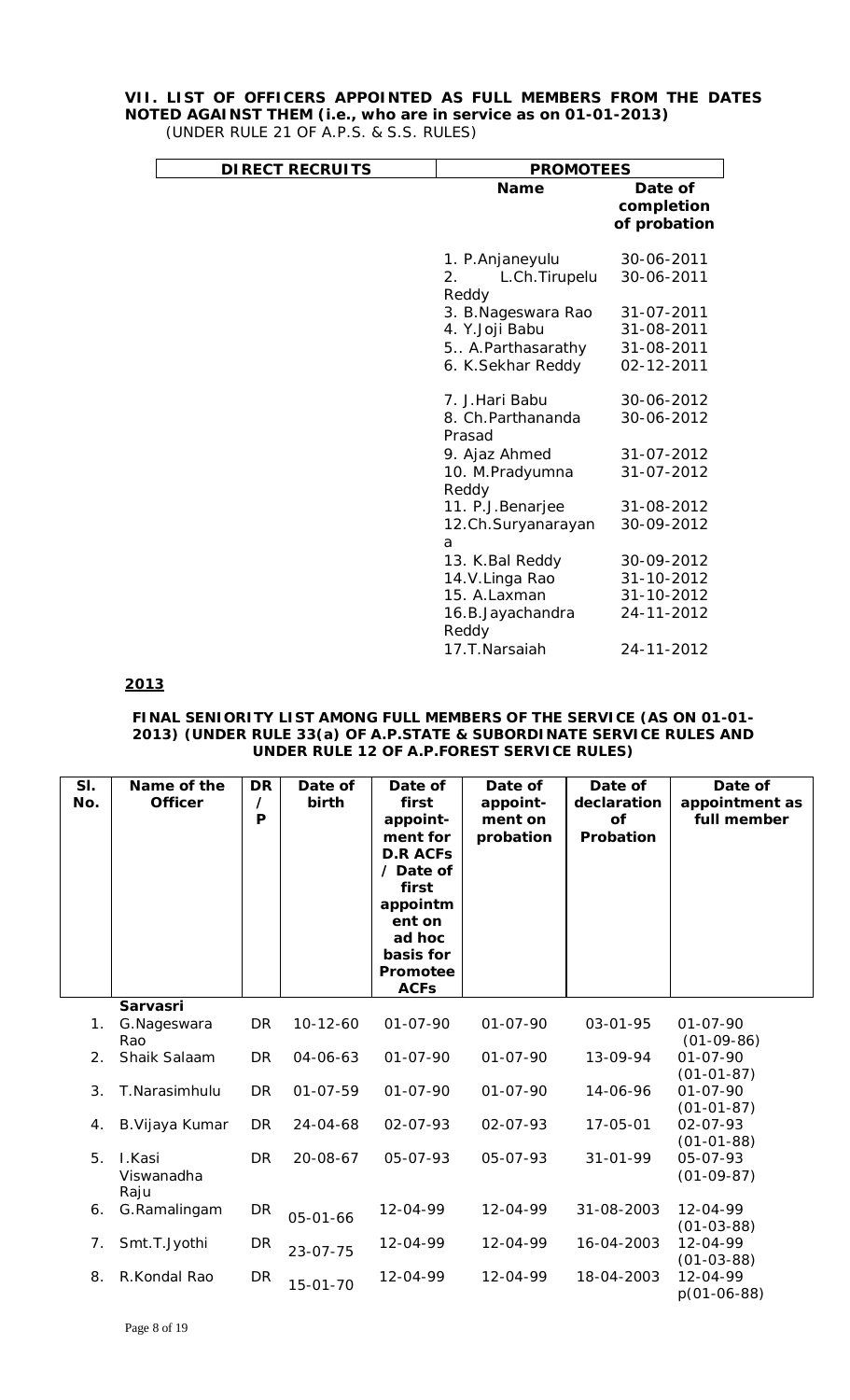| 9.  | N.Nageswara<br>Rao                 | DR           | $10 - 05 - 71$ | 12-04-99                   | 12-04-99         | 12-06-2003 | 12-04-99<br>$(01-01-89)$     |
|-----|------------------------------------|--------------|----------------|----------------------------|------------------|------------|------------------------------|
| 10. | B.V.A.Krishna<br>Murthy            | DR           | $01 - 07 - 67$ | 12-04-99                   | 12-04-99         | 25-04-2003 | 12-04-99<br>$(01-01-89)$     |
| 11. | Smt.S.J.Asha                       | DR           | $07 - 05 - 75$ | 12-04-99                   | 12-04-99         | 26-08-2003 | 12-04-99<br>$(01-07-89)$     |
| 12. | Dr B.Prabhakar                     | DR           | $16 - 12 - 66$ | 12-04-99                   | 12-04-99         | 23-05-2004 | 12-04-99<br>$(01 - 08 - 89)$ |
| 13. | D.Bheema                           | DR           | $15 - 11 - 67$ | 12-04-99                   | 12-04-99         | 13-06-2003 | 12-04-99<br>$(01-11-89)$     |
| 14. | Y.Srinivasa<br>Reddy               | DR           | $03 - 04 - 71$ | 12-04-99                   | 12-04-99         | 21-04-2003 | 12-04-99<br>$(01-01-90)$     |
| 15. | P.Ramakrishna                      | <b>DR</b>    | 02-06-72       | 12-04-99                   | 12-04-99         | 24-04-2003 | 12-04-99<br>$(01 - 01 - 90)$ |
| 16. | K.Ashok Kumar                      | <b>DR</b>    | 31-08-76       | 12-04-99                   | 12-04-99         | 11-09-2006 | 12-04-99<br>$(01 - 01 - 90)$ |
| 17. | Smt.N.Kshitija                     | <b>DR</b>    | $01 - 06 - 76$ | 12-04-99                   | 12-04-99         | 08-10-2003 | 12-04-99<br>$(01-01-90)$     |
| 18. | <b>B.Saidulu</b>                   | DR           | 09-05-74       | 12-04-99                   | 12-04-99         | 08-11-2003 | 12-04-99<br>$(01-01-91)$     |
| 19. | A.Shankaran                        | $\mathsf{P}$ | 16-07-56       | $01 - 04 - 91$             | 01-06-2001       | 30-05-2002 | 01-06-2001                   |
| 20. | M.A.Mabood                         | $\mathsf{P}$ | 09-06-55       | 20-09-91                   | 01-10-2002       | 30-09-2003 | 01-10-2002                   |
| 21. | S.Kishan Das                       | P            | $10 - 05 - 55$ | $1 - 10 - 92$              | 05-03-2004       | 04-03-2005 | 05-03-2004                   |
| 22. | P.Rajender                         | P            | 27-02-56       | 03-09-92                   | 05-03-2004       | 04-03-2005 | 05-03-2004                   |
|     | Reddy                              |              |                |                            |                  |            |                              |
| 23. | Qudrath<br>Mohiuddin<br>Ahmed      | ${\sf P}$    | 15-06-55       | 27-04-97                   | 01-08-2004       | 30-07-2005 | 01-08-2004                   |
| 24. | Mohd. Thoyyab                      | P            | $16 - 02 - 56$ | 28-04-97                   | 17-05-2005       | 16-05-2006 | 17-05-2005                   |
| 25. | A.Rama Rao                         | $\mathsf{P}$ | $14 - 02 - 55$ | 28-04-97                   | 24-06-2006       | 23-06-2007 | 24-06-2006                   |
| 26. | P.Sreenivasa<br>Rao                | DR           | $10 - 03 - 66$ | 19-05-07                   | 19-05-2007       | 13-07-2011 | 19-05-07<br>$(01 - 08 - 91)$ |
| 27. | V.Krishna                          | <b>DR</b>    | 25-05-66       | 19-05-07                   | 19-05-2007       | 14-06-2011 | 19-05-07<br>$(01-01-92)$     |
| 28. | P.Anjaneyulu                       | P            | 15-08-55       | $01 - 01 - 99$             | 01-07-2010       | 30-06-2011 | 01-07-2010                   |
| 29. | L.Ch.Tirupelu                      | P            | $01 - 08 - 56$ | 15-08-00                   | 01-07-2010       | 30-06-2011 | 01-07-2010                   |
| 30. | Reddy<br><b>B.Nageswara</b><br>Rao | P            | 15-08-55       | 09-08-00                   | 01-08-2010       | 31-07-2011 | 01-08-2010                   |
| 31. | Y.Joji Babu                        | P            | 28-03-55       | 16-08-00                   | 01-09-2010       | 31-08-2011 | 01-09-2010                   |
|     |                                    |              |                |                            |                  |            |                              |
| 32. | A.Parthasarathy                    | P            | 22-04-56       | 09-05-02                   | 01-09-2010       | 31-08-2011 | 01-09-2010                   |
| 33. | K.Sekhar Reddy                     | P            | 16-05-56       | $30 - 12 - 00$             | 03-12-2010       | 02-12-2011 | 03-12-2010                   |
| 34. | J.Hari Babu                        | P            | $01 - 07 - 55$ | 27-05-02                   | 01-07-2011       | 30-06-2012 | 01-07-2011                   |
| 35. | Ch.Parthananda<br>Prasad           | P            | 01-06-55       | $27 - 01 - 01$             | 01-07-2011       | 30-06-2012 | 01-07-2011                   |
| 36. | Ajaz Ahmed                         | P            | 30-10-56       | 05-02-01                   | 01-08-2011       | 31-07-2012 | 01-08-2011                   |
| 37. | M.Pradyumna<br>Reddy               | P            | 23-08-55       | 07-05-04                   | 01-08-2011       | 31-07-2012 | 01-08-2011                   |
| 38. | P.J.Benarjee                       | ${\sf P}$    | 24-06-58       | $04 - 06 - 04$<br>10-09-08 | 01-09-2011       | 31-08-2012 | 01-09-2011                   |
| 39. | Ch.Suryanaraya<br>na               | P            | 15-02-66       | 04-06-04                   | 01-10-2011       | 30-09-2012 | 01-10-2011                   |
| 40. | K.Bal Reddy                        | P            | 10-03-56       | 06-05-04                   | 01-10-2011       | 30-09-2012 | 01-10-2011                   |
| 41. | V.Linga Rao                        | ${\sf P}$    | 09-09-56       | 11-06-04                   | $01 - 11 - 2011$ | 31-10-2012 | 01-11-2011                   |
|     |                                    |              |                |                            |                  |            |                              |
| 42. | A.Laxman                           | ${\sf P}$    | 10-10-58       | 10-05-04                   | 01-11-2011       | 31-10-2012 | 01-11-2011                   |
| 43. | B.Jayachandra<br>Reddy             | P            | 01-10-58       | 09-05-04                   | 25-11-2011       | 24-11-2012 | 25-11-2011                   |
| 44. | T.Narsaiah                         | P            | 11-06-55       | 06-05-04                   | 25-11-2011       | 24-11-2012 | 25-11-2011                   |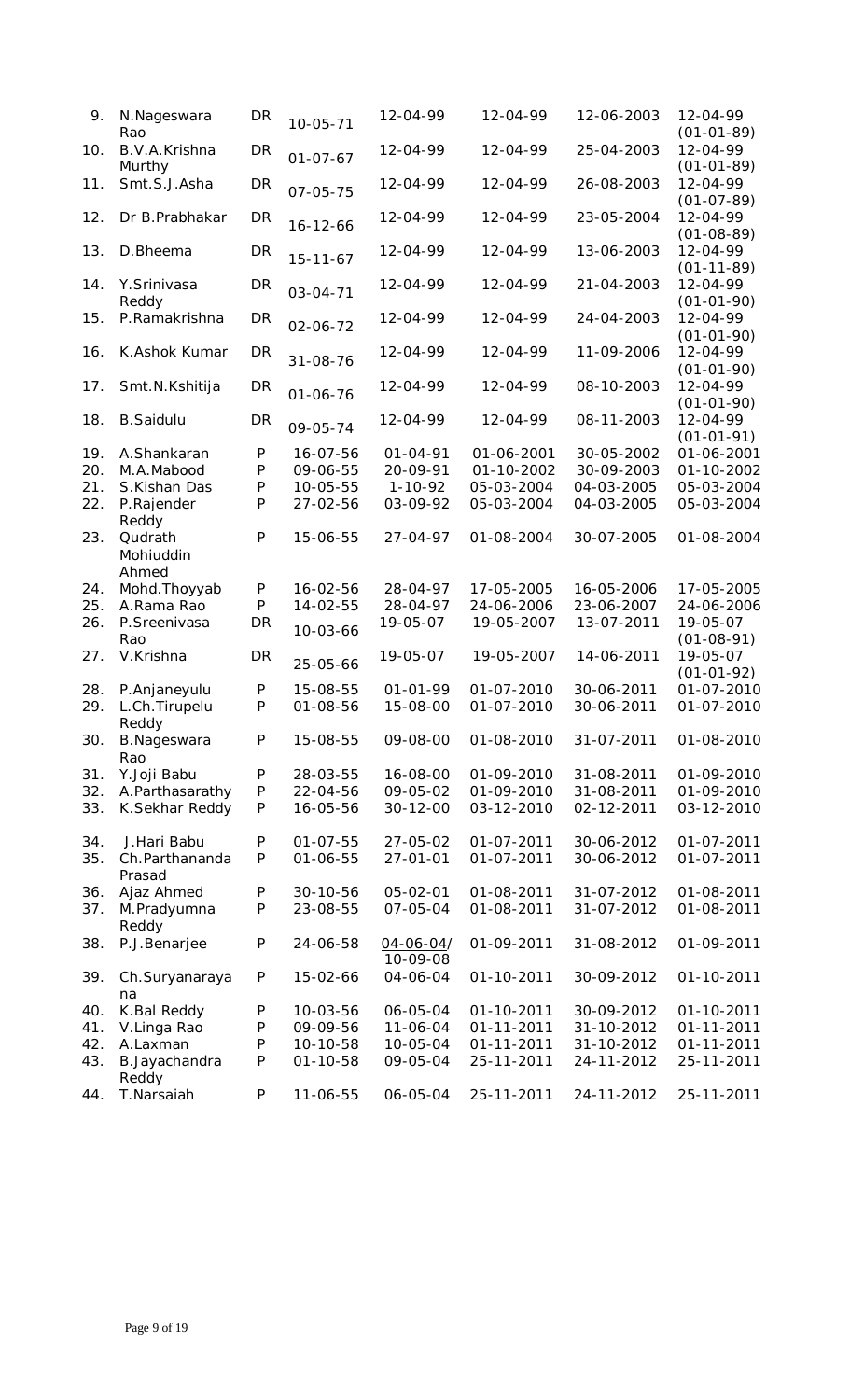### **2013**

#### **LIST OF OFFICERS WHO DO NOT FALL INTO THE CATEGORY OF FULL MEMBERS, APPROVED PROBATIONERS AND PROBATIONERS, ARE ARRANGED IN ORDER OF THEIR DATES OF APPOINTMENT.**

| SI.<br>No. | Name                           | DR<br>$\prime$ | Date of<br>birth | Date of                                  | <b>Remarks</b>                             |
|------------|--------------------------------|----------------|------------------|------------------------------------------|--------------------------------------------|
|            |                                | P              |                  | appointment<br>as ACF on ad<br>hoc basis |                                            |
|            |                                |                |                  |                                          |                                            |
|            | Sarvasri                       |                |                  |                                          |                                            |
| 1.         | K. Venkataswamy                | P              | 01-01-1958       | 30-6-04 AN                               | PCCF's<br>File                             |
|            |                                |                |                  | $/17 - 10 - 07$                          | No.43599/2005/M1                           |
| 2.         | P.Venkateswarlu                | P              | 01.05.1962       | 19-09-2008                               |                                            |
| 3.         | B.Nagaraju                     | P              | 01.05.1963       | 12-09-2008                               |                                            |
| 4.         | G.Lakshman                     | P              | 28.06.1963       | 24-09-2008                               |                                            |
| 5.         | P.Ramesh                       | P              | 10.10.1959       | 11-09-2008                               |                                            |
| 6.         | B.Chandrasekhar                | P              | 13.03.1962       | 25-10-2008                               |                                            |
| 7.         | K.Purushotham                  | P              | 05.10.1962       | 19-09-2008                               |                                            |
| 8.         | M.Joji                         | P              | 04.05.1967       | 31-12-2008 AN                            |                                            |
| 9.         | D.Chandrasekhar Rao            | P              | 01.06.1959       | 14-10-2008                               |                                            |
| 10.        | K.Appala<br>Narasimha<br>Chary | P              | 03.11.1961       | 06-10-2008                               |                                            |
| 11.        | B. Venkateswara Rao            | P              | 08.06.1962       | 23-10-2008                               |                                            |
| 12.        | V.Damodar                      | P              | 12.12.1960       | 18-09-2008                               |                                            |
| 13.        | P.Ramakrishna                  | P              | 15.04.1956       | 13-09-2008                               |                                            |
| 14.        | S.Ravishankar                  | P              | 16.07.1964       | 29-10-2008                               |                                            |
| 15.        | B. Venkataramana               | P              | 31.03.1960       | 03-11-2008                               |                                            |
| 16.        | M.Nagabhushanam                | P              | 14.12.1964       | 30-10-2008                               |                                            |
| 17.        | P.Siva Shankar Reddy           | P              | 01.07.1963       | 29-10-2008                               |                                            |
| 18.        | S.M.Hussainy                   | P              | 20.08.1961       | 29-10-2008                               |                                            |
| 19.        | V.Sreenivasa Rao               | P              | 01.04.1965       | 03-11-2008                               |                                            |
| 20.        | Ch.Ganga Reddy                 | P              | 19.05.1966       | 29-10-2008                               |                                            |
| 21.        | S.Mustafa                      | P              | 01.07.1961       | 12-12-2008                               |                                            |
| 22.        | V.Venkateswara Rao             | P              | 01.01.1966       | 01-11-2008                               |                                            |
| 23.        | K.Mohan                        | P              | 26.06.1964       | 29-10-2008                               |                                            |
| 24.        | M.Keshavaram                   | P              | 05.10.1960       | 29-10-2008                               |                                            |
| 25.        | P.Anil Kumar                   | P              | 30.08.1965       | 30-10-2008                               |                                            |
| 26.        | M.Nagarjuna Reddy              | P              | 30-01-1965       | 31-12-2008 /<br>$17 - 7 - 09$            | PCCF's File No.                            |
|            | 27. M.Ravi Prasad              | P              | 04.09.1966       | 31-12-2008                               | 39037/2008/M3<br>G.O.Rt.No.380,            |
|            |                                |                |                  |                                          | EFS&T (For.V) Dept,<br>dt.12-08-2013.      |
| 28.        | G.N.Pavan<br>Kumar<br>Rao      | P              | 20.05.1967       | 31-12-2008 AN                            |                                            |
| 29.        | Y.Narasimha Rao                | P              | 02.03.1962       | 29-12-2008                               |                                            |
| 30.        | S.Rajasekhar                   | P              | 20.08.1970       | 29-12-2008                               |                                            |
| 31.        | G.Ravinder                     | P              | 30.12.1958       | 07-09-2009                               | File<br>PCCF's<br>No.43239/2003/M3<br>(M4) |

Note: The Government vide G.M.No.2346/For.V/2011-2, EFS&T Dept., dtd.14-11-2011 have take a provisional decision to call for the objections, if any, under Rule 24 of A.P. State and Subordinate Service Rules, 1996 from the affected ACFs, to consider the case of Sri G.Ravinder, ACF for his promotion to the category of ACF with retrospective effect with consequential benefits from 2007-2008 panel year. As such his seniority will be changed at a later date above Sri G.N.Pavan Kumar Rao (Sl.No.28).

| 32. M.Janakiram |  | 19-06-1964  18-07-2009  PCCF's |                  | File |
|-----------------|--|--------------------------------|------------------|------|
|                 |  |                                | No.43239/2003/M3 |      |
|                 |  |                                | (M4)             |      |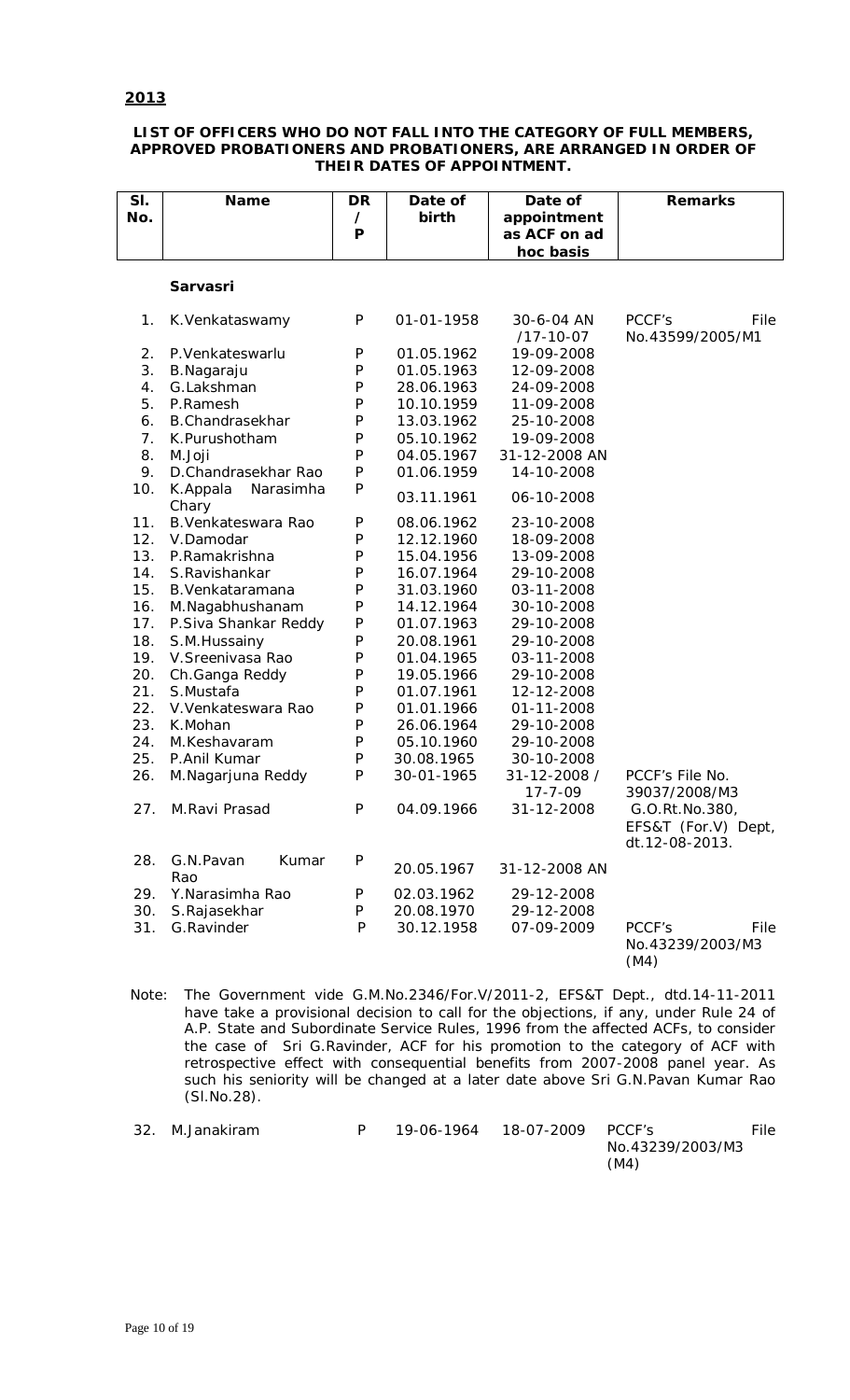| 33. Ch. Prakasa Rao |  | 02-04-1963 23-07-2009 PCCF's |                  | File |
|---------------------|--|------------------------------|------------------|------|
|                     |  |                              | No.43239/2003/M3 |      |
|                     |  |                              | (M4)             |      |

Note: The Government vide G.M.No.2346/For.V/2011-2, EFS&T Dept., dtd.14-11-2011 have take a provisional decision to call for the objections, if any, under Rule 24 of A.P. State and Subordinate Service Rules, 1996 from the affected ACFs, to consider the case of Sri Ch.Prakash Rao, ACF for his promotion to the category of ACF with retrospective effect with consequential benefits from 2007-2008 panel year. As such his seniority will be changed at a later date above Sri G.Lakshman (Sl.No.4).

| 34. K.Khader Basha |  | 03.07.1960   01-04-2010   PCCF's |                  | File |
|--------------------|--|----------------------------------|------------------|------|
|                    |  |                                  | No.43770/2009/Z4 |      |
|                    |  |                                  | (M4)             |      |

Note: The Government vide G.M.No.559/For.V/2010-1, dt.06-02-2010 have take a provisional decision to call for the objections, if any, under Rule 24 of A.P. State and Subordinate Services, 1996 from the affected ACFs, to consider the case of Sri K.Khader Basha, ACF for his promotion to the category of ACF with retrospective effect with consequential benefits from 2007-2008 panel year. As such his seniority will be changed at a later date above Sri P.Ramesh (Sl.No.5 and below Sri G.Lakshman (Sl.No.4).

| 35. | T.Chakrapani      | P | 01.06.1966 | 28-05-2010       | PCCF's File No.39038/<br>2008/M4 |      |     |
|-----|-------------------|---|------------|------------------|----------------------------------|------|-----|
| 36. | L.Bheemaiah       | P | 17-04-1963 | 17-09-2010       |                                  |      |     |
| 37. | K.Somasekharam    | P | 01-07-1964 | 10-09-2010<br>FN |                                  |      |     |
| 38. | P.V.Ramana Kumar  | P | 16-05-1956 | 10-09-2010       |                                  |      |     |
| 39. | P.Samuel          | P | 07-01-1964 | 17-09-2010       |                                  |      |     |
| 40. | M.S.S.Murthy Raju | P | 18-12-1957 | 18-09-2010       |                                  |      |     |
| 41. | K.Kamalakar       | P | 22-11-1958 | 04-10-2010       |                                  |      |     |
|     |                   |   |            | FN               |                                  |      |     |
| 42. | M. Sreeniyasa Rao | P | 10-06-1961 | 13-09-2010       |                                  |      |     |
|     |                   |   |            |                  | <b>PCCF<sub>S</sub></b>          | File | No. |
| 43. | B.Janaki Rao,     | P | 26-07-1961 | 04-09-2010<br>AN | 53105/09-M.4                     |      |     |

Note: The Government vide G.M.No.437/For.V/2010-1, dt.28-01-2010 have take a provisional decision to call for the objections, if any, under Rule 24 of A.P. State and Subordinate Services, 1996 from the affected ACFs, to consider the case of Sri B.Janaki Rao, ACF for his promotion to the category of ACF with retrospective effect with consequential benefits from 2007-2008 panel year. As such his seniority will be changed at a later date above Sri K.A.N.Chary (Sl.No.10) and below Sri D.Chandrasekhar Rao (Sl.No.9).

| 44. | J.Venkateshwar Rao    | P | 24-06-1967       | 17-09-2010      |                |     |
|-----|-----------------------|---|------------------|-----------------|----------------|-----|
|     | 45. A.V.S.R.K.Appanna | P | 04-06-1963       | 06-09-2010 F.N  |                |     |
|     | 46. V. Satish Kumar   | P | 13-06-1968       | 17-09-2010      |                |     |
| 47. | M.Ashok Kumar         | P | 13-10-1965       | 13-09-2010      |                |     |
|     | 48. S.Satyanarayana   | P | 04-10-1967       | 13-09-2010      |                |     |
|     | 49. D. Sudhakar Reddy | P | $01 - 10 - 1966$ | 16-09-2010      |                |     |
|     | 50. K.Ramkishan       | P | $01 - 06 - 1963$ | 30-09-2010 F.N. |                |     |
| 51. | T. Venu Babu          | P | 09-08-1969       | 23-09-2010 FN   |                |     |
|     | 52. G.Ravi            | P | 15-05-1962       | 04-08-2011 FN   | PCCF's<br>File | No. |
|     |                       |   |                  |                 | 20128/2011/M4  |     |

- Note: The Government vide G.M.No.5090/For.V/2011-1, EFS&T Dept., dtd.19-07-2011 have take a provisional decision to call for the objections, if any, under Rule 24 of A.P. State and Subordinate Services, 1996 from the affected ACFs, to consider the case of Sri G.Ravi, FRO for his promotion to the category of ACF with retrospective effect with consequential benefits from 2007-2008 panel year. As such his seniority will be changed at a later date above Sri P.Anil Kumar (Sl.No.25) and below Sri M.Keshavaram (Sl.No.24).
- 53. T.Sreenivasa Rao P 04-05-1969 31-08-2011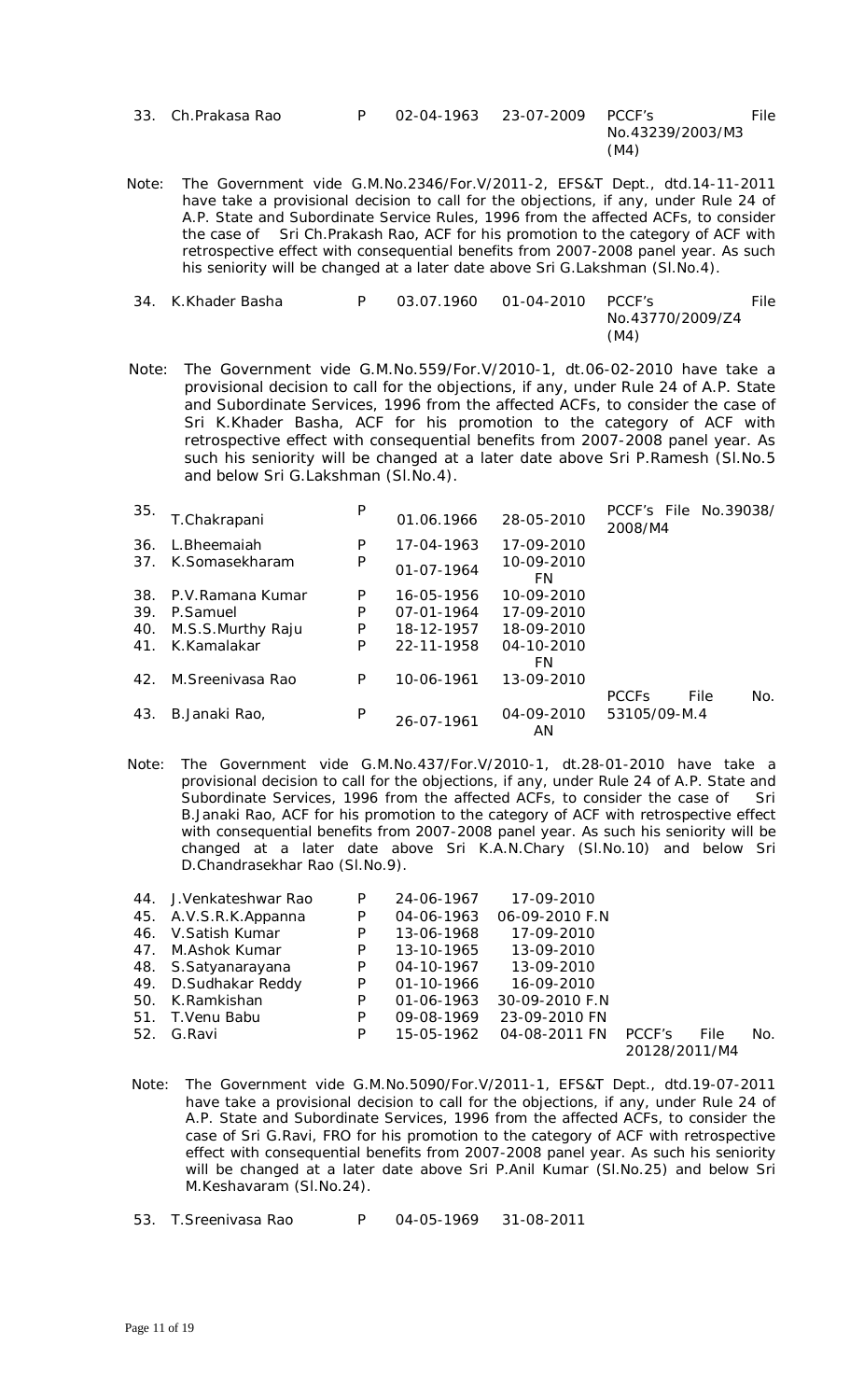| 54. | B.Dhanunjaya Rao |  |
|-----|------------------|--|
|-----|------------------|--|

P 15-03-1960 25-08-2011 PCCF's File No.29434/ 2011/M4

Note: The Government vide G.M.No.8123/For.V/2011-1, EFS&T Dept., dtd.04-01-2012 have take a provisional decision to call for the objections, if any, under Rule 24 of A.P. State and Subordinate Services, 1996 from the affected ACFs, to consider the case of Sri B.Dhanunjaya Rao, ACF for his promotion to the category of ACF with retrospective effect with consequential benefits from 2007-2008 panel year. As such his seniority will be changed at a later date above Sri P.Siva Sankara Reddy (Sl.No.17) and below Sri M.Nagabushanam (Sl.No.16).

| 55. Ch.Sivaiah |  | 20-08-1967    Q2-09-2011    PCCF's File No. 40257/ |
|----------------|--|----------------------------------------------------|
|                |  | 2010/M4                                            |

Note: The Government vide G.M.No.8117/For.V/2011-1, EFS&T Dept., dtd.02-12-2011 have take a provisional decision to call for the objections, if any, under Rule 24 of A.P. State and Subordinate Services, 1996 from the affected ACFs, to consider the case of Sri Ch.Sivaiah, ACF for his promotion to the category of ACF with retrospective effect with consequential benefits from 2009-2010 panel year. As such his seniority will be changed at a later date above Sri D.Sudhakar Reddy (Sl.No.49) and below Sri S.Satyanarayana (Sl.No.48).

| 56. | V.Prabhakar Rao     | P | 26-11-1964 | 22-09-2011 |                                   |      |
|-----|---------------------|---|------------|------------|-----------------------------------|------|
| 57. | S. Venkateswarlu    | P | 22-09-1961 | 27-08-2011 |                                   |      |
| 58. | S.Madhava Rao       | P | 16-06-1968 | 20-08-2011 |                                   |      |
| 59. | A. Venkateswarlu    | P | 15-12-1968 | 25-08-2011 |                                   |      |
| 60. | K.Ravinder          | P | 27-03-1961 | 30-08-2011 |                                   |      |
| 61. | V.Anjaneyulu        | P | 24-07-1966 | 26-08-2011 |                                   |      |
| 62. | N.Khader Vali       | P | 06-07-1960 | 07-09-2011 |                                   |      |
| 63. | P.Krishnamachary    | P | 07-10-1964 | 26-08-2011 |                                   |      |
| 64. | M.Guru Prabhakar    | P | 28-03-1965 | 02-09-2011 |                                   |      |
| 65. | P.Sagar             | P | 03-05-1964 | 25-08-2011 |                                   |      |
| 66. | R.Sreenivasa Reddy  | P | 05-07-1971 | 25-08-2011 |                                   |      |
| 67. | N.V. Sivaram Prasad | P | 18-06-1966 | 02-09-2011 |                                   |      |
| 68. | A.Sreenivasulu      | P | 11-09-1967 | 02-09-2011 |                                   |      |
| 69. | G.P.Anand           | P | 13-06-1967 | 26-08-2011 |                                   |      |
| 70. | K.Damodar Reddy     | P | 28-11-1967 | 02-09-2011 |                                   |      |
| 71. | N.Kondala Rao       | P | 02-03-1961 | 26-08-2011 |                                   |      |
| 72. | C.Vajra Reddy       | P | 01-01-1967 | 26-08-2011 |                                   |      |
| 73. | A.Rama Murthy       | P | 10-08-1969 | 20-08-2011 |                                   |      |
| 74. | V.Srihari Gopal     | P | 14-01-1966 | 24-08-2011 |                                   |      |
| 75. | M.Raja Ramana Reddy | P | 19-06-1968 | 20-08-2011 |                                   |      |
| 76. | B. Venkateswara Rao | P | 31-01-1968 | 02-09-2011 |                                   |      |
| 77. | Ch.Nagabhushanam    | P | 15-03-1967 | 02-09-2011 |                                   |      |
| 78. | G.Srinivasulu       | P | 10-06-1968 | 25-08-2011 |                                   |      |
| 79. | A.Chandrasekhar     | P | 10-06-1965 | 26-08-2011 |                                   |      |
| 80. | R.Hanumantha Rao    | P | 01-05-1961 | 25-08-2011 |                                   |      |
| 81. | C.Sreedhara Rao     | P | 24-04-1965 | 20-08-2011 |                                   |      |
| 82. | P.Dhanraj           | P | 28-07-1963 | 24-08-2011 |                                   |      |
| 83. | P.Ashok Rao         | P | 10-01-1961 | 07-09-2011 |                                   |      |
| 84. | Md.Zaheer Ahmed     | P | 10-05-1955 | 09-09-2011 |                                   |      |
| 85. | P.Ramulu            | P | 14-02-1963 | 03-10-2011 |                                   |      |
| 86. | G.Ram Mohan Rao     | P | 29-03-1957 | 03-04-2012 | <b>PCCFs</b><br>No.27301/2011-M.4 | File |

Note: The Government vide G.M.No.1596/For.V/2012-1, EFS&T Dept., dtd.06-03- 2012 have taken a provisional decision to call for objections, if any, under Rule 24 of A.P. State and Subordinate Services, 1996 from the affected ACFs, to consider the case of Sri G.Ram Mohan Rao, ACF for his promotion to the category of ACF with retrospective effect with consequential benefits from 2003-04 panel year. As such his seniority is likely to be changed at a later date above Sri G.Ramakrishna and below Sri N.V.Subbana Chary in due course.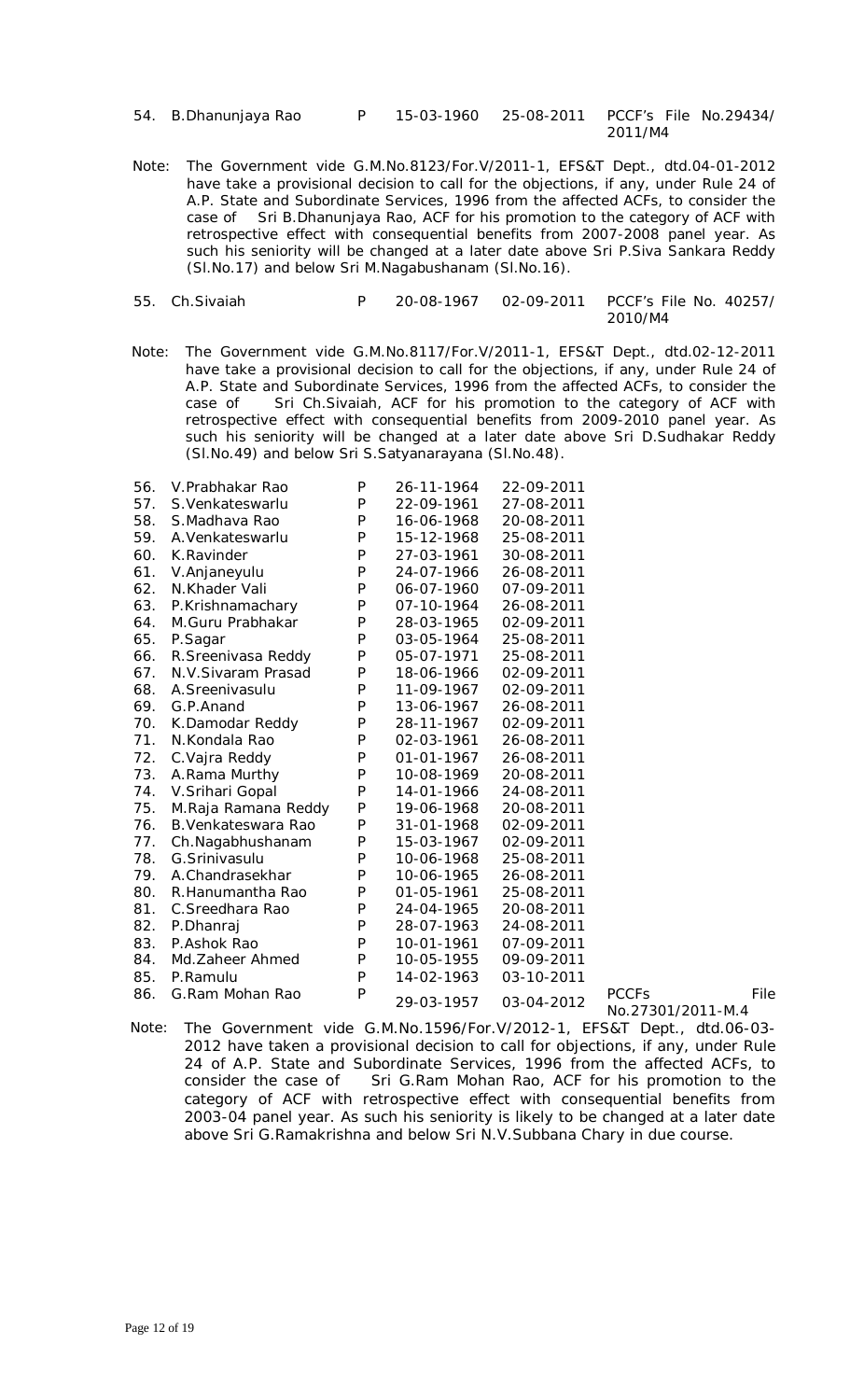| 87. B.M.Chanakya Raju |  |  |
|-----------------------|--|--|
|-----------------------|--|--|

Note: The Government vide G.M.No.702/For.V/2012-1, EFS&T Dept., dtd.14-02-2012 have take a provisional decision to call for the objections, if any, under Rule 24 of A.P. State and Subordinate Services, 1996 from the affected ACFs, to consider the case of Sri B.M.Chanakya Raju, ACF for his promotion to the category of ACF with retrospective effect with consequential benefits from 2010-11 panel year. As such his seniority will be changed at a later date above Sri T.Sreenivasa Rao (Sl.No.53) and below Sri T.Venu Babu (Sl.No.51).

| K.Mohan Rao | 04-02-1963 | 10-09-2012 | PCCF's File No.27965/ |
|-------------|------------|------------|-----------------------|
| 88.         |            |            | 2009/M4               |

- Note: The Government vide G.M.No.3770/For.V(1)/2012, EFS&T Dept., dtd.02-07-2012 have accorded permission to convene review DPC to consider his case for *ad hoc*  promotion as Assistant Conservator of Forests as per G.O.M.sNo.66, GA(Ser-C) Dept, dt.30-01-1991 read with G.O.Ms.No.257, GA(Ser-C) Dept, dt.10-06-1999. Accordingly, review DPC met on 27-08-2012 and recommended for *ad hoc*  promotion as Assistant Conservator of Forests with prospective effect i.e., from 2010-11 panel and place his name below Sri P.Ramulu, Assistant Conservator of Forests.
- 89. R.D.Venkateswar P 13-10-1960 11-04-2012 PCCF's File No.5453/ 2012/M4
- Note: The Government vide G.M.No.1029/For.V/2012-1, EFS&T Dept., dtd.25-02-2012 have take a provisional decision to call for the objections, if any, under Rule 24 of A.P. State and Subordinate Services, 1996 from the affected ACFs, to consider the case of Sri R.D.Venkateswar, ACF for his promotion to the category of ACF with retrospective effect with consequential benefits from 2010-11 panel year. As such his seniority will be changed at a later date above Sri R.Hanumantha Rao (Sl.No.80) and below Sri A.Chandrasekhar (Sl.No.79).
- 90. M.Venu Madhav Rao P 16-08-1967 02-04-2012 PCCF's File No.24009/ 2011/M4
- Note: The Government vide G.M.No.777/For.V/2012-1, EFS&T Dept., dtd.14-02-2012 have take a provisional decision to call for the objections, if any, under Rule 24 of A.P. State and Subordinate Services, 1996 from the affected ACFs, to consider the case of Sri M.Venu Madhav Rao, ACF for his promotion to the category of ACF with retrospective effect with consequential benefits from 2010-11 panel year. As such his seniority will be changed at a later date above Sri A.Sreenivasulu (Sl.No.68) and below Sri N.V.Sivaram Prasad (Sl.No.67).
- 91 A.Srinivasa Rao P 01-07-1961 10-09-2012 PCCFs File No.16592/ 2011-M.4
- Note: The Government vide G.M.No.5216/For.V(1)/2012, EFS&T Dept., dtd.30-07-2012 have take a provisional decision to call for the objections, if any, under Rule 24 of A.P. State and Subordinate Services, 1996 from the affected ACFs, to consider the case of Sri A.Srinivasa Rao, ACF for his promotion to the category of ACF with retrospective effect with consequential benefits from 2009-10 panel year. As such his seniority will be changed at a later date above Sri M.Sreenivasa Rao (Sl.No.42) and below Sri K.Kamalakar (Sl.No.41.).

| Katikireddy   | 04-10-1954 17-09-2012 | PCCF's File No.14765/ |
|---------------|-----------------------|-----------------------|
| Nageswara Rao |                       | 2012/M4               |

Note: The Government vide G.M.No.3011/For.V(1)/2012, EFS&T Dept., dtd.06-09-2012 have take a provisional decision to call for the objections, if any, under Rule 24 of A.P. State and Subordinate Services, 1996 from the affected ACFs, to consider the case of Sri Katikireddy Nageswara Rao, ACF for his promotion to the category of ACF with retrospective effect with consequential benefits from 2010-11 panel year. As such his seniority will be changed at a later date above Sri R.Srinivasa Reddy (Sl.No.66) and below Sri P.Sagar (Sl.No.65).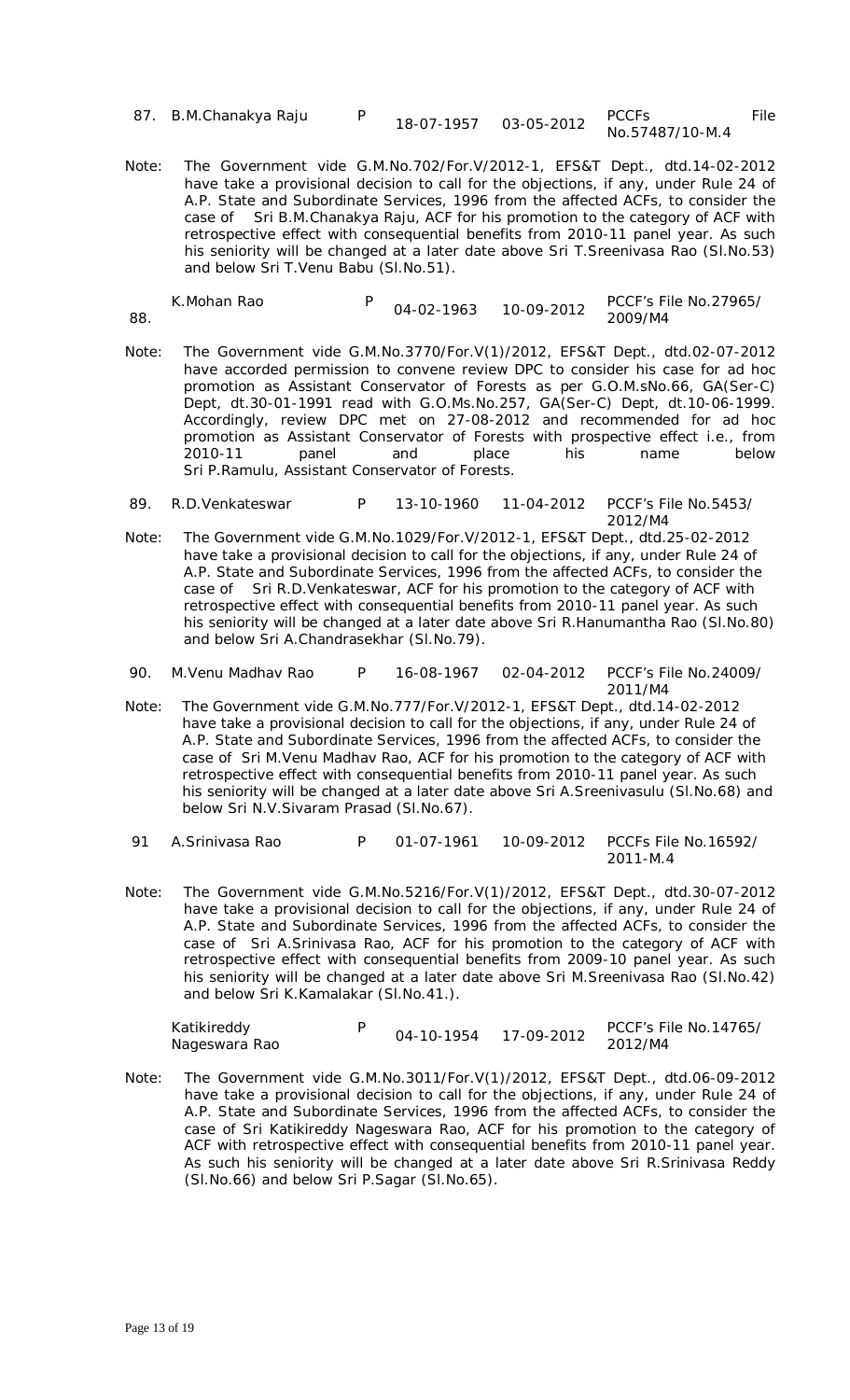| 92. D. Venkateshwar | 15-11-1964 | 10-09-2012 | PCCF's File No.27416/ |
|---------------------|------------|------------|-----------------------|
| Reddy               |            |            | 2011/M4               |

Note: The Government vide G.M.No.5188/For.V(1)/2012, EFS&T Dept., dtd.06-09-2012 have take a provisional decision to call for the objections, if any, under Rule 24 of A.P. State and Subordinate Services, 1996 from the affected Assistant Conservators of Forests, to consider the case of D.Venkateshwar Reddy, ACF for his promotion to the category of ACF with retrospective effect with consequential benefits from 2010-11 panel year. As such his seniority will be changed at a later date above Sri P.Sagar, (Sl.No.65) and below Sri M.Guru Prabhakar (Sl.No.64).

| <b>ANNEXURE - I</b>                                   |  |
|-------------------------------------------------------|--|
| <b>DETAILS OF PERMANENT POSTS IN SFS CADRE - 2013</b> |  |

| SI.No. | Designation                                                                       |
|--------|-----------------------------------------------------------------------------------|
| 1.     | Divisional Forest Officer, Social Forestry Division, Anantapur                    |
| 2.     | Divisional Forest Officer, Social Forestry Division, Chittoor                     |
| 3.     | Divisional Forest Officer, Social Forestry Division, Nizamabad                    |
| 4.     | Divisional Forest Officer, Social Forestry Division, Karimnagar                   |
| 5.     | Divisional Forest Officer, Social Forestry Division, Nalgonda                     |
| 6.     | Divisional Forest Officer, Social Forestry Division, Medak, Hq. Sangareddy        |
| 7.     | Divisional Forest Officer, Social Forestry Division, Khammam                      |
| 8.     | Divisional Forest Officer, Social Forestry Division, Nellore                      |
| 9.     | Divisional Forest Officer, Social Forestry Division, W.G. Dist, Hq. Eluru         |
| 10.    | Divisional Forest Officer, Social Forestry Division, Prakasam                     |
| 11.    | Divisional Forest Officer, Social Forestry Division, Adilabad                     |
| 12.    | Divisional Forest Officer, Social Forestry Division, Kurnool                      |
| 13.    | Divisional Forest Officer, Social Forestry Division, Vizianagaram                 |
| 14.    | Divisional Forest Officer, Social Forestry Division, Srikakulam                   |
| 15.    | Divisional Forest Officer, Social Forestry Division, Mahabubnagar                 |
| 16.    | Divisional Forest Officer,<br>Social<br>Forestry<br>Division,<br>Krishna<br>Hqrs. |
|        | Vijayawada.                                                                       |
| 17.    | DFO, Giddalur                                                                     |
| 18.    | DFO, Vizianagaram                                                                 |
| 19.    | DFO, Vijayawada                                                                   |
| 20.    | DFO, Nalgonda                                                                     |
| 21.    | DFO, Kurnool                                                                      |
| 22.    | DFO, Medak                                                                        |
| 23.    | DFO, WLM, Hyderabad (Territorial)                                                 |
| 24.    | DFO, WLM, Jannaram (Territorial)                                                  |
| 25.    | DFO, WLM, Achampet (Territorial)                                                  |
| 26.    | DFO, WLM, Proddatur (Territorial)                                                 |
| 27.    | DFO, WLM, Rajahmundry                                                             |
| 28.    | DFO, WLM, Paloncha (Territorial)                                                  |
| 29.    | DFO, Wildlife Management, Warangal                                                |
| 30.    | DFO, WLM, Medak                                                                   |
| 31.    | DFO, Wild Life Management, Nagarjunasagar                                         |
| 32.    | DFO, Wild Life Management, Eluru                                                  |
| 33.    | DFO, Wild Life Management, Sullurpet                                              |
| 34.    | DFO, Flying Squad, Atmakur (Wild Life) (New Post)                                 |
| 35.    | DFO, Flying Squad, Hyderabad                                                      |
| 36.    | DFO, Flying Squad, E.G. District, Rajahmundry                                     |
| 37.    | DFO, Flying Squad, Guntur                                                         |
| 38.    | DFO, Flying Squad, Pileru                                                         |
| 39.    | DFO, Flying Squad, Cuddapah                                                       |
| 40.    | DFO, Flying Squad, Visakhapatnam                                                  |
| 41.    | DFO, Flying Squad, Kurnool                                                        |
| 42.    | DFO, Flying Squad, Nizamabad                                                      |
| 43.    | DFO, Flying Squad, Khammam                                                        |
| 44.    | DFO, Flying Squad, Warangal                                                       |
| 45.    | DFO, Flying Squad, Karimnagar                                                     |
| 46.    | DFO, Flying Squad, Nirmal                                                         |
| 47.    | DFO, Flying Squad, Tirupati (New Post)                                            |
| 48.    | DFO, Flying Squad, Mancherial                                                     |
| 49.    | DFO, Vig-I, O/o PCCF, Hyderabad                                                   |
| 50.    | DFO, Vig-II, O/o PCCF, Hyderabad                                                  |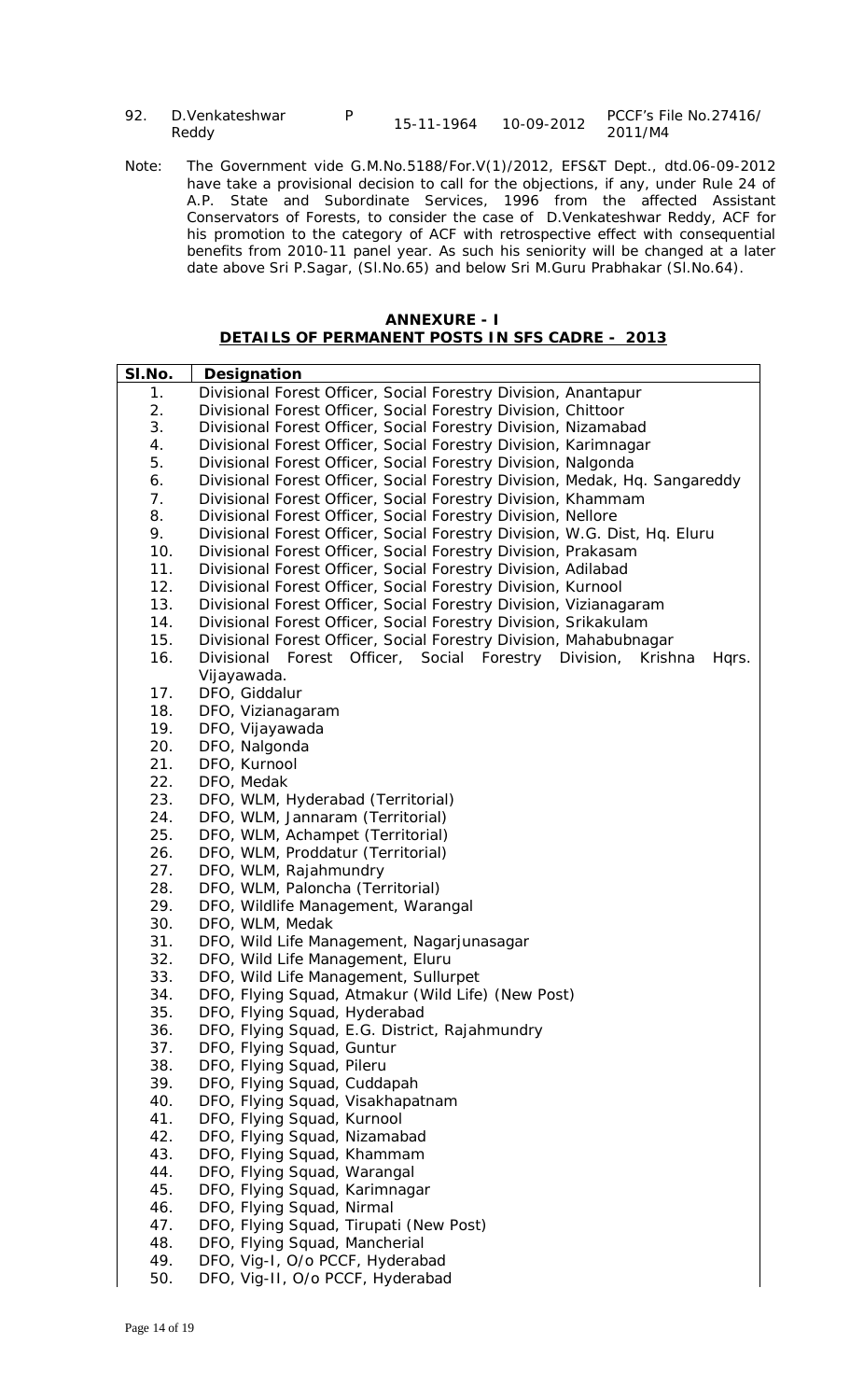51. DFO, Log. Divn., Rajahmundry 52. DFO, Log. Divn., Jangareddygudem 53. DFO, Log. Divn., Bhadrachalam 54. State Silviculturist, Rajahmundry. 55. Curator, National Parks, Hyderabad 56. Deputy Director O/o Director, APFA, Dulapalli. 57. Deputy Director, APSOF, Yellandu (New Post) 58. Deputy Director, APFA, Dulapalli. 59. Deputy Director, APFA, Dulapalli. 60. Deputy Director, APFA, Dulapalli. 61. Deputy Director, APFA, Dulapalli. 62. Deputy Director, APFA, Dulapalli. 63. DFO, Logging Division, Nirmal. 64. Curator, Nehru Zoological Park, Hyderabad (New Post) 65. DFO, Logging Division, Nandyal 66. DFO, Logging Division, Giddalur 67. ACF (GIS), Warangal (New Post) 68. ACF (Law), O/o PCCF, Hyderabad 69. ACF (Bio-Diversity), Srisailam 70. Asst. Director, APSOF, Yellandu 71. ACF, Nehru Zoological Park, Hyderabad 72. Asst. Silviculturist, Tirupati 73. Asst. Forest Geneticist, Warangal 74. Sub-DFO, Hyderabad 75. Sub-DFO, Achampet, Hqrs. Kollapur 76. Sub-DFO, Yeleswaram 77. Sub-DFO, Koyyalagudem 78. Sub-DFO, Visakhapatnam 79. Sub-DFO, Khanapur 80. Sub-DFO, Utnoor 81. Sub-DFO, Bellampalli, Hq. Asifabad. 82. Sub-DFO, Kagaznagar 83. Sub-DFO, Bhadrachalam (North) 84. Sub-DFO, Khammam, Hq. Sattupalli 85. Sub-DFO, Kothagudem, Hq. Yellandu 86. Sub-DFO, Nizamabad 87. Sub-DFO, Yellareddy 88. Sub-DFO, Mahadevpur 89. Sub-DFO, Jagtial 90. Sub-DFO, Mulug 91. Sub-DFO, Mahabubabad 92. Sub-DFO, Chennur 93. Sub-DFO, Paloncha, Hq.Munuguru 94. Sub-DFO, Narsampet 95. Sub-DFO, Tirupati (Wildlife) 96. Sub-DFO, Bhadrachalam (South), Hq. Kunavaram 97. Sub-DFO, Zaheerabad 98. Sub-DFO, Rampachodavaram 99. Sub-DFO, Madanapalli 100. Sub-DFO, Ongole 101. Sub-DFO, Ichoda 102. Sub-DFO, Eturunagaram (Wildlife) 103. Sub-DFO, Guduru Nellore Division (New post) Sub-DFO, Chintapalli 105. Sub-DFO, Narsipatnam (New Post) 106. Sub-DFO, Parvathipuram 107. Sub-DFO, Manthani<br>108. Sub-DFO, Banswada Sub-DFO, Banswada 109. Sub-DFO, Koduru Rajampet 110. Sub-DFO, Aruku 111. Sub-DFO, Kalyandurg 112. Sub-DFO, Luxettipet. 113. Sub-DFO, Rudravaram

Government in G.O.Ms.No.126 EFS&T (For.III) Department dt.31-12-2001 have issued orders restructuring the Department duly notifying 113 permanent and 19 temporary posts with the new designations as indicated above.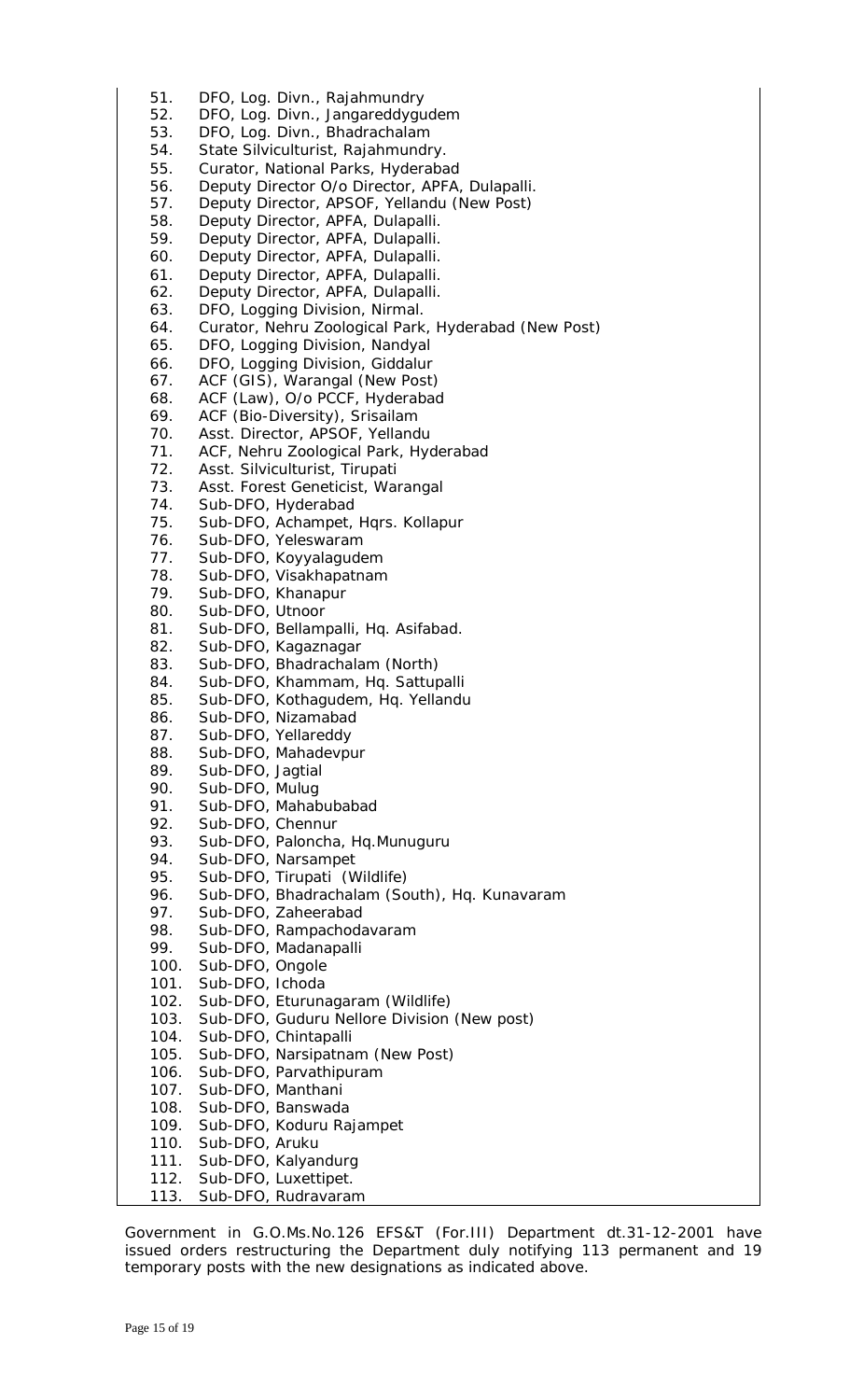# **ANNEXURE - II**

# **DETAILS OF TEMPORARY POSTS - 2013**

| SI.No. | Designation                                            |
|--------|--------------------------------------------------------|
| 1.     | Dy.CF, Telugu Ganga Project, Nellore                   |
| 2.     | DFO, WLM, Tirupati (Territorial)                       |
| 3.     | ACF (GIS), Rajahmundry                                 |
| 4.     | Asst. Director, O/o Director, APFA, Dulapalli          |
| 5.     | Dy.CF (Production), O/o PCCF, Hyderabad                |
| 6.     | Dy.CF (DPAP), O/o PCCF, Hyderabad                      |
| 7.     | Dy.CF (Wild Life), O/o PCCF, Hyderabad                 |
| 8.     | Dy.CF (Forest Conservation Act), O/o PCCF, Hyderabad   |
| 9.     | ACF (JFM), O/o PCCF, Hyderabad                         |
| 10.    | ACF (GIS), O/o PCCF, Hyderabad                         |
| 11.    | ACF (MIS), O/o PCCF, Hyderabad                         |
| 12.    | Asst. Director, O/o Director, APFA, Dulapalli          |
| 13.    | ACF (Monitoring Cell), O/o PCCF, Hyderabad. (New Post) |
| 14.    | ACF (RS), O/o PCCF, Hyderabad                          |
| 15.    | ACF (Vig.), O/o PCCF, Hyderabad                        |
| 16.    | ACF (GIS), O/o PCCF, Hyderabad                         |
| 17.    | ACF (MIS), O/o PCCF, Hyderabad                         |
| 18.    | ACF (Wildlife), S.V. Zoological Park, Tirupati.        |
| 19.    | ACF, (Survillance Cell), O/o PCCF, Hyderabad           |

Government in G.O.Ms.No.126 EFS&T (For.III) Department dt.31-12-2001 have issued orders restructuring the Department duly notifying 113 permanent and 19 temporary posts with the new designations as indicated above.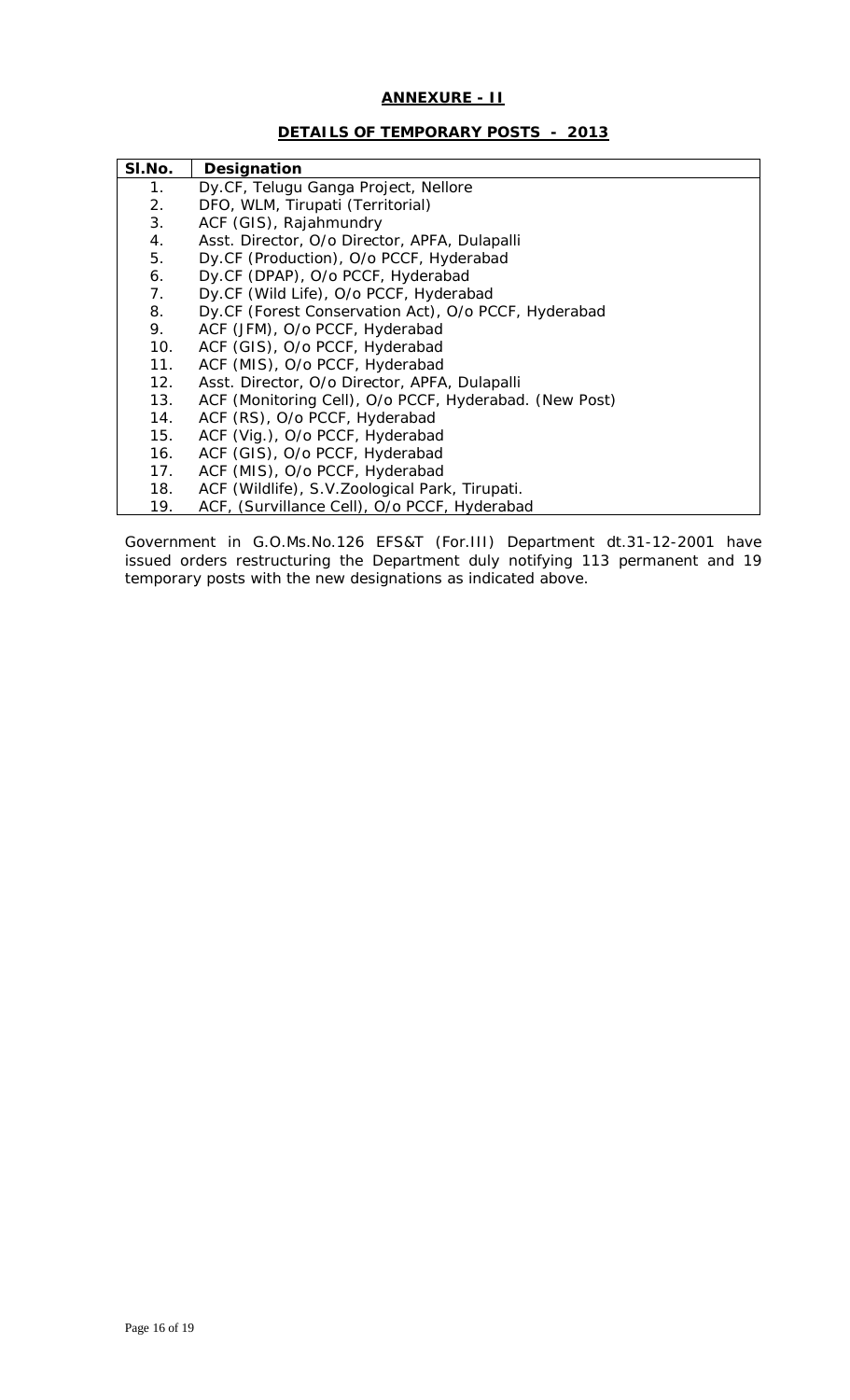# **ANNEXURE - III**

# **DETAILS OF POSTS - 2013**

### **DETAILS OF (30) POSTS OF FOREST RANGE OFFICERS UPGRADED TO THAT OF ASSISTANT CONSERVATOR OF FORESTS IN G.O.Ms.No.496 FINANCE (SMPC) DEPARTMENT dt.20-11-2003 READ WITH G.O.Ms.No.26 EFS&T (For.V) DEPARTMENT dt.5-3-2004 AND THEIR NOMENCLATURE.**

| SI.<br>No.  | <b>Name of the Division</b><br>/ Circle, in which the<br>FRO posts were<br>existing / which<br>were upgraded to<br>that of ACF. | Designation of the upgraded post /<br>Nomenclature of redesignated post.                                                                                                                                                                                                                                                                                                                                                                                                                                                                                                                             |
|-------------|---------------------------------------------------------------------------------------------------------------------------------|------------------------------------------------------------------------------------------------------------------------------------------------------------------------------------------------------------------------------------------------------------------------------------------------------------------------------------------------------------------------------------------------------------------------------------------------------------------------------------------------------------------------------------------------------------------------------------------------------|
| $\mathbf 1$ | $\overline{\mathbf{2}}$                                                                                                         | 3                                                                                                                                                                                                                                                                                                                                                                                                                                                                                                                                                                                                    |
| 1.          | Forest<br>Officer,<br>Range<br><b>State</b><br>Silviculturist,<br>Hyd.                                                          | Asst. State Silviculturist, Hyderabad.                                                                                                                                                                                                                                                                                                                                                                                                                                                                                                                                                               |
| 2.          | Forest<br>Range<br>Officer,<br>Silviculturist,<br><b>State</b><br>Hyd.                                                          | Assistant Conservator of Forests-1, Office of the<br>State Silviculturist, Hyderabad yd redesignated as<br>Conservator<br>of Forests,<br>Assistant<br>Hyderabad,<br>Division<br>(PCCF's<br>Hyderabad<br>Ref.No.25678/<br>2003/M1(i) dt.1-5-2004).                                                                                                                                                                                                                                                                                                                                                    |
| 3.          | Officer,<br>Forest<br>Range<br>Silviculturist,<br><b>State</b><br>Hyd.                                                          | Assistant Conservator of Forests-II, Office of the<br>State Silviculturist, Hyderabad redesignated<br>as<br>Assistant Conservator of Forests, Mahaboobnagar<br>(PCCF's Ref.No.25678/2003/M(i) dt.1-5-2004).                                                                                                                                                                                                                                                                                                                                                                                          |
| 4.          | Forest<br>Range<br>Officer,<br>Silviculturist,<br><b>State</b><br>Tirupati.                                                     | ACF-I, Office of the State Silviculturist, Tirupati<br>redesignated as Assistant Conservator of Forests,<br>Badvel, Proddatur WL Divn. (PCCF's Ref.No.25678/<br>2003/M1 dt.15-3-2004).                                                                                                                                                                                                                                                                                                                                                                                                               |
| 5.          | Forest<br>Range<br>Officer,<br><b>State</b><br>Silviculturist,<br>Tirupati.                                                     | ACF-II, Office of the State Silviculturist, Tirupati<br>redesignted as ACF, Kavali, Nellore Division (PCCF's<br>Ref.No.25678/2003/M1 dt.15-3-2004).                                                                                                                                                                                                                                                                                                                                                                                                                                                  |
| 6.          | Forest<br>Officer,<br>Range<br><b>State</b><br>Silviculturist,<br>Tirupati.                                                     | Assistant Conservator of Forests-III, Office of the<br>State Silviculturist, Tirupati.                                                                                                                                                                                                                                                                                                                                                                                                                                                                                                               |
| 7.          | Forest<br>Range<br>Officer,<br>State<br>Silviculturist,<br>Rajahmundry                                                          | Assistant State Silviculturist, Rajahmundry.                                                                                                                                                                                                                                                                                                                                                                                                                                                                                                                                                         |
| 8.          | Forest Range Officer,<br>Silviculturist,<br><b>State</b><br>Rajahmundry                                                         | Assistant Conservator of Forests, Office of the State<br>Rajahmundry redesignated<br>Silviculturist,<br>as<br>of Forests,<br>Conservator<br>Kakinada,<br>Assistant<br>Division<br>(PCCF's<br>Kakinada<br>Ref.No.25678/<br>2003/M1(ii) dt.1-5-2004) as ACF, Kailkaluru with<br>Head Quarters at Kaikaluru, WLM Division, Eluru<br>(G.O.Rt.No.630 EFS&T (For.V) Department dt.9-2-<br>2007. PCCF's Ref.No.6/2006/M1 dt.24-12-2006).<br>Post retained as ACF, Kakinada, Kakinada Division<br>EFS&T<br>(For.V)<br>(G.O.Rt.No.61)<br>Department<br>dt.9-2-2007 PCCF's Ref.No.6/2006/M1 dt.14-2-<br>2007). |
| 9.          | Forest<br>Forest<br>Utilization<br>Officer, Hyderabad.                                                                          | Range Officer, Assistant Conservator of Forests, Office of the<br>Forest Utilization Officer, Hyderabad.                                                                                                                                                                                                                                                                                                                                                                                                                                                                                             |
|             | 10. Forest Range Officer,<br>Forest<br>Geneticist,<br>Warangal.                                                                 | Assistant<br>Conservator<br>Forests-I,<br>of<br>Forest<br>Geneticist, Warangal redesignated as Assistant<br>Conservator of Forests, Bellampally, Bellampally<br>Divn. (PCCF's Ref.No.25678/2003/M1(iii) dt.1-5-<br>2004)                                                                                                                                                                                                                                                                                                                                                                             |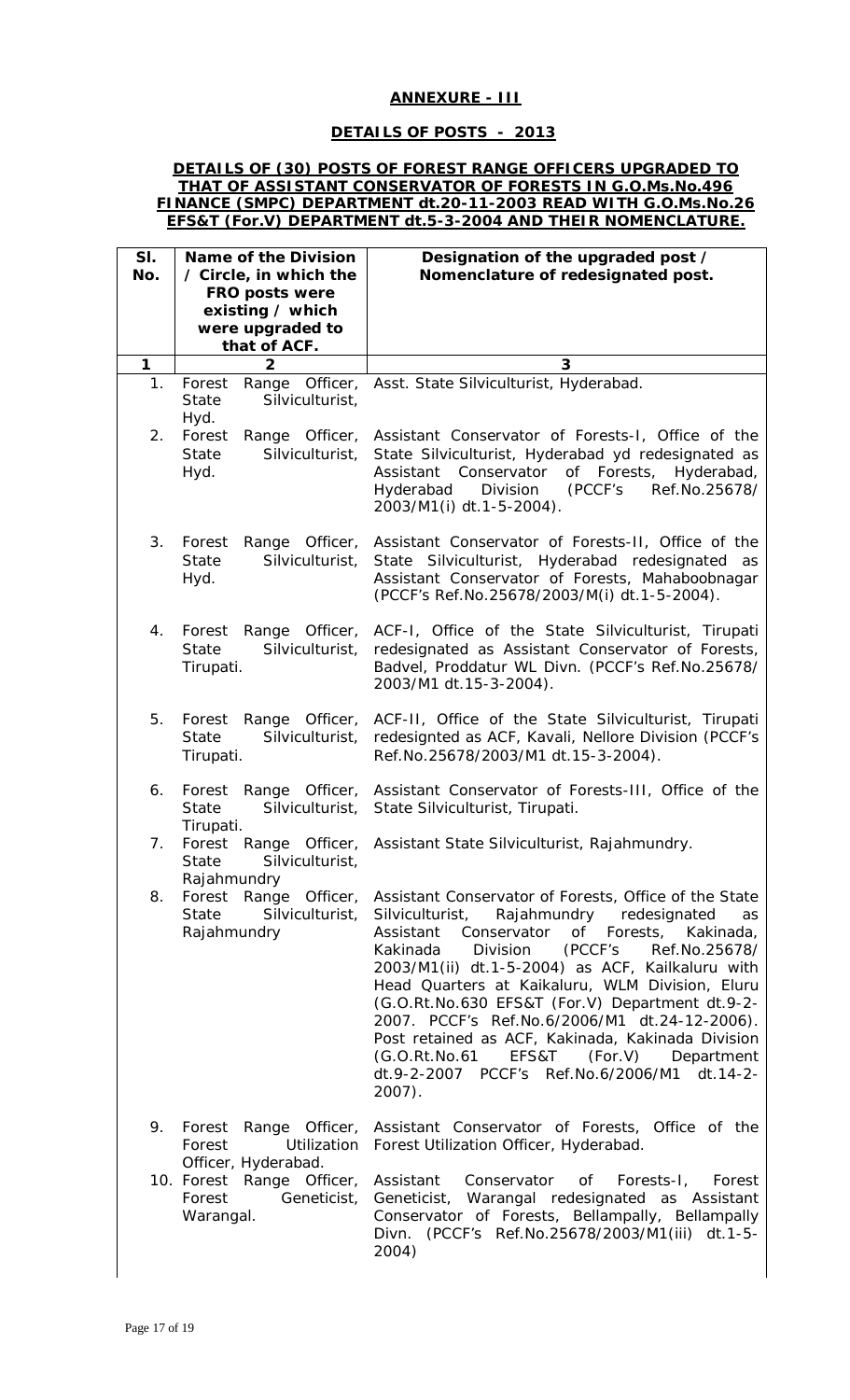| 11. Forest Range Officer,<br>Geneticist,<br>Forest<br>Warangal.                                                             | Assistant<br>Conservator of Forests-II, Forest<br>Geneticist, Warangal redesignated as Assistant<br>Conservator of Forests, Nirmal, Nirmal Division<br>(PCCF's Ref.No.25678/2003/M1(iii) dt.1-5-2004).                                                                                                                                                  |
|-----------------------------------------------------------------------------------------------------------------------------|---------------------------------------------------------------------------------------------------------------------------------------------------------------------------------------------------------------------------------------------------------------------------------------------------------------------------------------------------------|
| 12. Forest Range Officer,<br>Geneticist,<br>Forest<br>Warangal.                                                             | Conservator of Forests-III, Forest<br>Assistant<br>Geneticist, Warangal redesignated as Assistant<br>Conservator of Forests, Khammam, Khammam<br>Division (PCCF's Ref.No.25678/2003/M1(iii) dt.1-5-<br>2004) and as ACF, Lakkavaram (Mothugudem),<br>Bhad (S) (PCCF's Ref.No.25678/2003/M1 dt.17-6-<br>2006).                                           |
| 13. Forest Range Officer,<br>MIS, Cell, Office of the<br>Prl.Chief Conservator of<br>Forests<br>$(HoFF)$ , AP,<br>Hyderabad | Assistant Conservator of Forests (PMU-I), Office of<br>the Prl.Chief Conservator of Forests (HoFF), AP,<br>Hyderabad.                                                                                                                                                                                                                                   |
| 14. Forest Range Officer,<br>MIS, Cell, Office of the<br>Prl.Chief Conservator of<br>Forests (HoFF), AP,<br>Hyderabad       | Assistant Conservator of Forests (PMU-II), Office of<br>the Prl.Chief Conservator of Forests (HoFF), AP,<br>Hyderabad.                                                                                                                                                                                                                                  |
| 15. Forest Range Officer,<br>GIS, Cell, Office of the<br>Prl.Chief Conservator of<br>Forests (HoFF), AP,<br>Hyderabad       | Assistant Conservator of Forests (Net Working),<br>Office of the Prl.Chief Conservator of Forests<br>(HoFF), AP, Hyderabad.                                                                                                                                                                                                                             |
| 16. Forest Range Officer,<br>MEP Circle, Hyd.                                                                               | Assistant Conservator of Forests-1, Office of the<br>MEP Circle, Hyd redesignated as ACF, Hyderabad<br>Central, Hyd Dn. (G.O.Rt.No.587 EFS&T (For.V)<br>Department, dt.13-12-2007 PCCF's Ref.No.10412/<br>2007/M1 dt.25-12-2007).                                                                                                                       |
| 17. Forest Range Officer,<br>MEP Circle, Hyd.                                                                               | Assistant Conservator of Forests-II, Office of the<br>MEP Circle, Hyderabad redesignted as DFO (Vig.III)<br>Office of the Prl.Chief Conservator of Forests<br>(HoFF), AP, Hyderabad (G.O.Rt.No.1 EFS&T (For.V)<br>Department dt.3-1-2005).                                                                                                              |
| 18. Forest Range Officer,<br>Office of the T&E Circle<br>(APFA), Dulapalli                                                  | Assistant Conservator of Forests-I, A.P. Forest<br>Academy, Dulapally redesignated as ACF, Warangal<br>Warangal<br>North<br>(North),<br>Division<br>(PCCF's<br>Ref.No.25678/2003/M1(iv)<br>$dt.1 - 5 - 2004$ ).                                                                                                                                         |
| 19. Forest Range Officer,<br>Office of the T&E Circle<br>(APFA), Dulapalli                                                  | ACF-II, APFA, Dulapalli redesignated as ACF,<br>Karimnagar (West), Karimnagar West Division<br>(PCCF's Ref.No.25678/2003/M1(iv) dt.1-5-2004).                                                                                                                                                                                                           |
| 20. Forest Range Officer,<br>Office of the T&E Circle<br>(APFA), Dulapalli                                                  | Assistant Conservator of Forests-III, A.P. Forest<br>Academy, Dulapally redesignated as Assistant<br>Conservator of Forests, Nehru Zoological Park,<br>Office of the Curator, Nehru Zoological Park<br>Hyderabad (PCCF's Ref.No.211/ 2002/M1(i) dt.20-<br>1-2005) and as ACF Mannanur, Achampet WL Divn.<br>(PCCF's Ref.No.57778/ 2005/M1 dt.4-6-2006). |
| Officer,<br>21. Forest Range<br>Office<br>of<br>WLM,<br>Hyderabad.                                                          | Assistant Conservator of Forests, Office of the WLM,<br>Hyderabad redesignated as Assistant Conservator<br>of Forests, Siddipet, Medak Division<br>(PCCF's<br>Ref.No.25678/2003/M1(v) dt.1-5-2004).                                                                                                                                                     |
| 22. Forest Range<br>Officer,<br>Nehru Zoological Park,<br>Hyderabad.                                                        | Assistant Conservator of Forests-I, Office of the<br>Zoological Park,<br>Nehru<br>Hyderabad<br>Curator,<br>redesignated as Assistant Conservator of Forests,<br>Macherla, Guntur Division (PCCF's Ref.No.25678/<br>2003/M1(v), dt.1-5-2004).                                                                                                            |